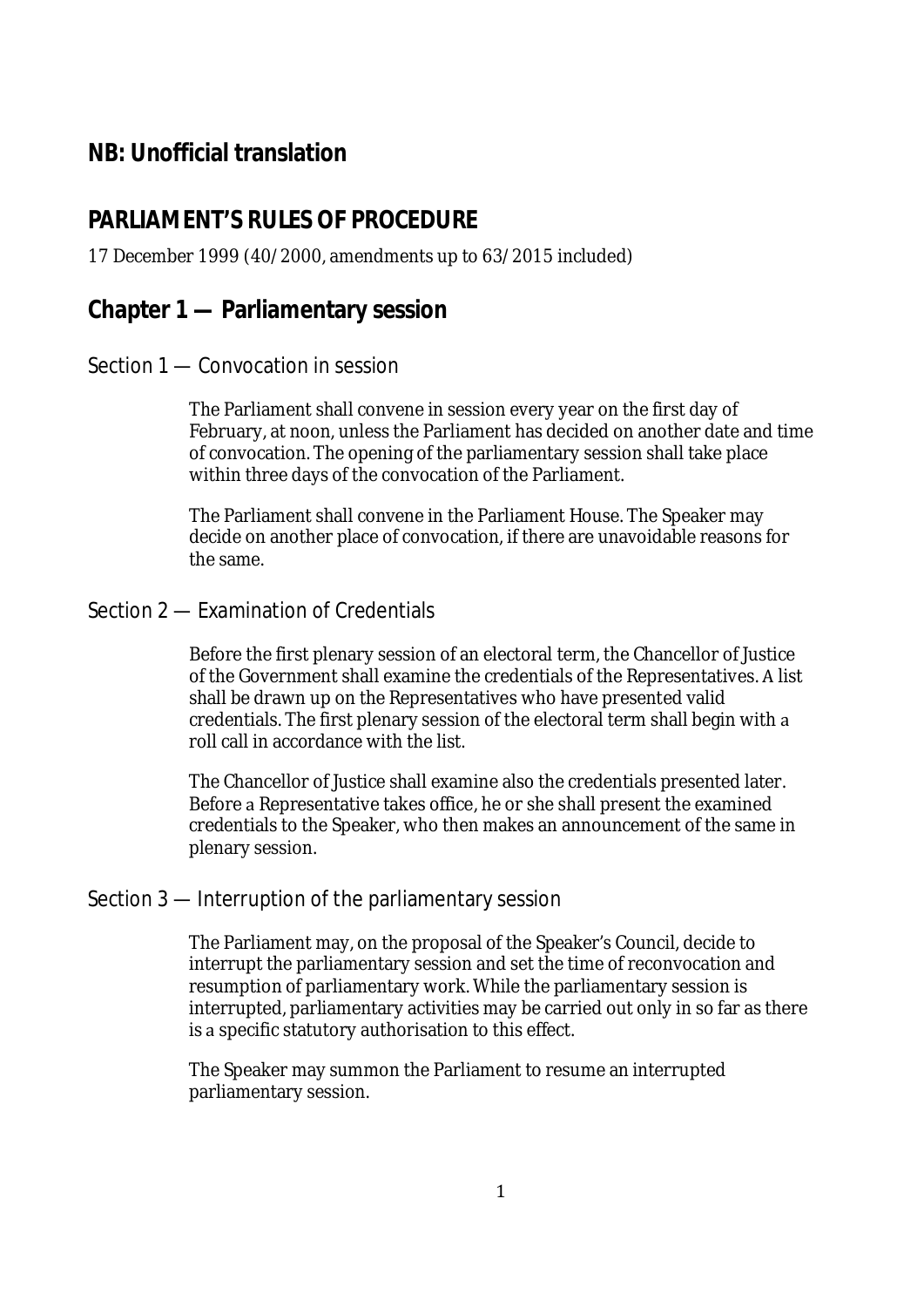# **Chapter 2 — Bodies elected by the Parliament**

# Section 4 — Election of the Speaker and the Deputy Speakers

In the first plenary session of a parliamentary session, the elections of the Speaker and the Deputy Speakers shall be held, with the oldest Member of the Parliament presiding. Before taking office, the Speaker and the Deputy Speakers shall make the following solemn affirmation before the Parliament:

"I --- affirm that in my office as Speaker I shall to the best of my ability defend the rights of the people of Finland and of the Parliament in accordance with the Constitution."

The term in office of the Speaker and the Deputy Speakers elected for the last parliamentary session of an electoral term shall continue until after the next parliamentary election has been held.

If the Speaker or a Deputy Speaker dies or resigns from office during the parliamentary session, a new Speaker or Deputy Speaker shall be elected without delay. If the Speaker or a Deputy Speaker is temporarily prevented from attending to his or her duties, the Parliament may, on the proposal of the Speaker's Council, decide on the election of a temporary Speaker or Deputy Speaker.

# Section 5 — Speaker and the Presidency

The Speaker, together with the Speaker's Council, shall lead parliamentary activity in accordance with the Constitution and these Rules of Procedure. The Speaker and the Deputy Speakers form the Presidency.

If the Speaker and the Deputy Speakers are prevented from attending to the duties of Speaker, plenary sessions shall be presided over by the oldest member of the Speaker's Council present in the session. In this event, the session shall deal with announcements only, including an announcement of the time of the next plenary session, but no decisions shall be made on other matters, unless there is an especially pressing reason for the contrary.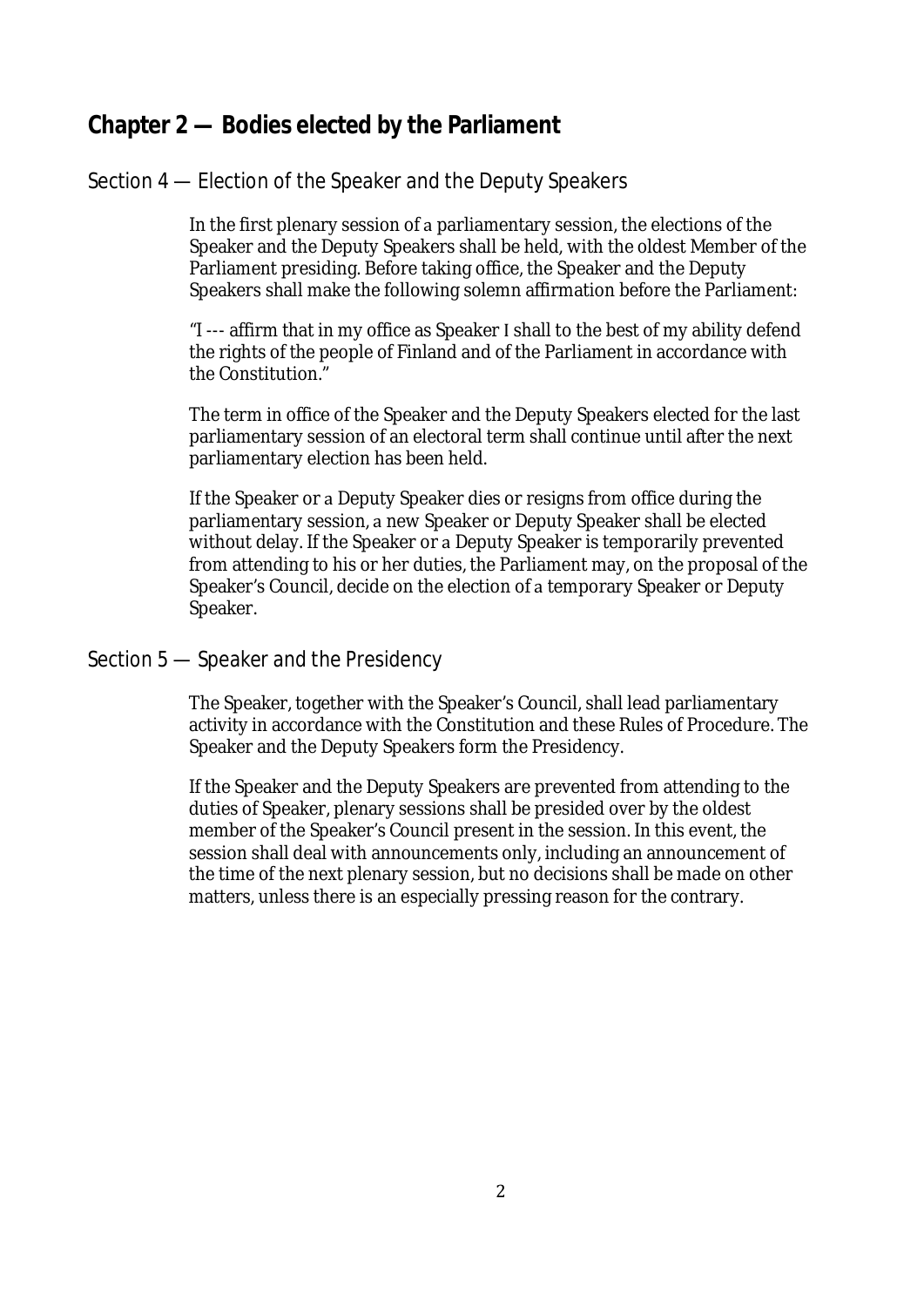#### Section 6 — Duties of the Speaker's Council

The Speaker's Council shall:

1. make proposals and issue instructions on the arrangement of parliamentary work;

2. make a proposal on the Committee to which to refer a matter for preparation, and on the Committee which is to issue a statement on the matter;

3. Repealed (895/2012).

4. propose the plenary session for which a matter is to be deferred;

5. adopt the schedule of plenary sessions;

6. make a proposal to the plenary session on the full or partial forfeiture of a Representative's remuneration by virtue of the Act on the Remuneration Payable to Representatives (328/1947), and on the obtainment of the statement of the Constitutional Law Committee by virtue of section 28(3) of the Constitution;

7. put forward initiatives for the enactment of legislation governing parliamentary officials, of the Parliament's Rules of Procedure and of the Parliament's Election Rules;

8. make proposals for the adoption of instructions for the internal administration of the Parliament, in so far as the right to make such proposals has not been assigned to the Office Commission;

9. make proposals for rules of procedure governing the organs appointed by the Parliament;

10. issue general guidelines on the sectors of competence and the activities of the Committees;

11. where necessary, decide on the participation of Representatives in international co-operation other than that referred to in section 10, and to issue general instructions on the same;

11 a) issue instructions on declaring the Representative's personal interests and on other corresponding practices relating to the office as a Representative; (63/2015)

12. make proposals on the seating arrangements of the parliamentary groups in the plenary hall;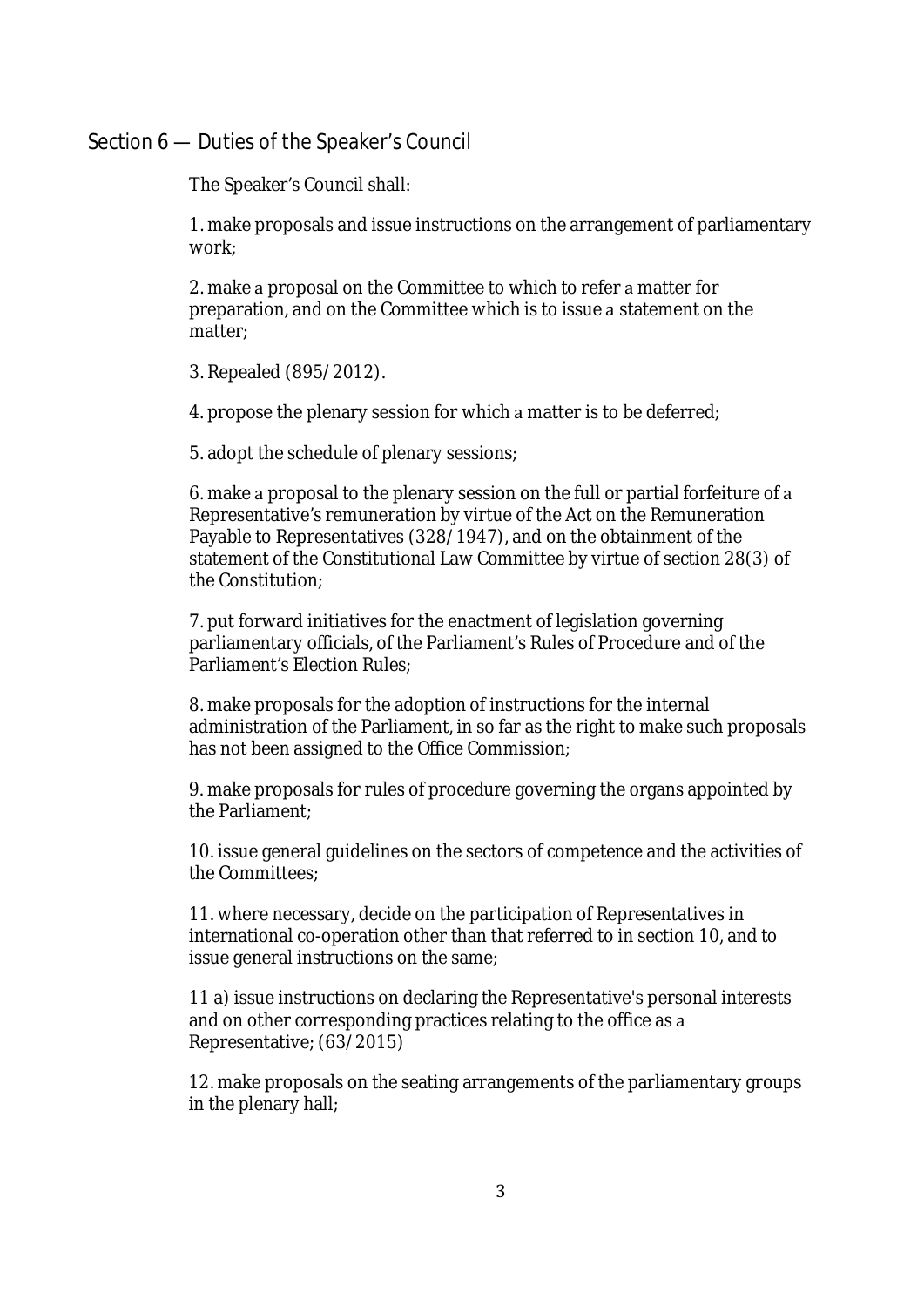13. make proposals on the establishment of temporary Committees and on the number of members and alternate members to be elected in a temporary Committee<sup>.</sup>

14. make decisions and proposals on other matters, as has been provided elsewhere; and

15. act as a consultative body in matters within the competence of the Speaker.

If there is a tied vote in the Speaker's Council, the Speaker shall have the casting vote.

If a matter within the competence of the Speaker's Council cannot be presented to the Speaker's Council by reason of urgency, the Speaker may decide the matter on a provisional basis upon presentation by an official charged with presenting matters to the Speaker's Council for decision. The provisional decision shall be presented to the Speaker's Council for ratification as soon as possible. (118/2003)

# Section 7 — Committees

The Parliament shall have the following standing Committees: The Grand Committee and, as specialized Committees, the Constitutional Law Committee, the Foreign Affairs Committee, the Finance Committee, the Audit Committee, the Administration Committee, the Legal Affairs Committee, the Transport and Communications Committee, the Agriculture and Forestry Committee, the Defence Committee, the Education and Culture Committee, the Social Affairs and Health Committee, the Commerce Committee, the Committee for the Future, the Employment and Equality Committee, and the Environment Committee. (609/2007)

The Parliament may establish temporary Committees. The term of a temporary Committee shall continue until it has completed its task.

The Grand Committee shall adopt its own rules of procedure.

#### Section 8 — Membership in Committees

The Grand Committee shall have 25 members and 13 alternate members. The standing special Committees shall have 17 members and 9 alternate members, save for the Finance Committee, which shall have 21 members and 19 alternate members and the Audit Committee, which shall have 11 members and 6 alternate members (609/2007).

The Parliament shall decide on the number of members and alternate members in a temporary Committee.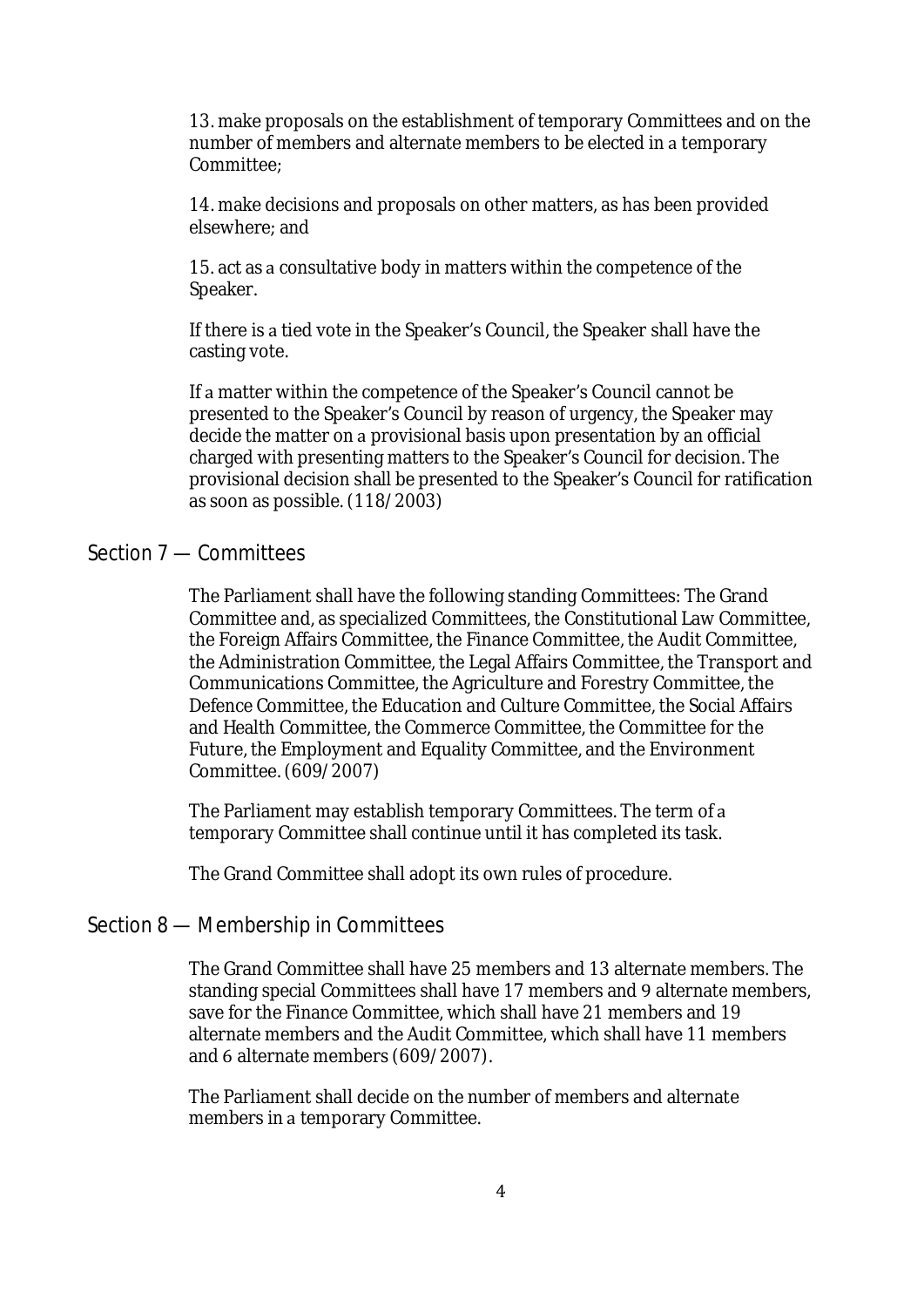Where necessary, the Parliament may, on the proposal of the Committee in question, decide to increase the number of alternate members in the Grand Committee or the number of members or alternate members in another Committee.

#### Section 9 — Excuse from membership

A Representative who has already been elected a member of two Committees shall have the right to refuse membership in additional Committees.

For a valid reason, the Parliament may, on the request of a Representative, excuse him or her from membership in a Committee.

#### Section 10 — Representation of the Parliament in international bodies

The Parliament shall elect from among its members:

1. for each parliamentary session, 18 members and an equal number of alternate members for the Finnish delegation to the Nordic Council; 

2. during the first annual session in a parliamentary term, five members of the Finnish delegation to the Council of Europe and the same number of alternate members; as well as (1190/2006)

3. for each electoral term, six delegates and an equal number of alternate delegates for the Parliamentary Assembly of the Organisation for Security and Cooperation in Europe, said delegates forming the Finnish delegation to the Parliamentary Assembly.

If, under an international agreement, the Parliament is to participate in the activities of another body, the Parliament shall decide on the election of its representatives therein.

The representatives of the Parliament, referred to in paragraphs (1) and (2), shall submit annual reports to the Parliament on their activities. The Speaker's Council may issue general instructions on how the representatives referred to in paragraph 2 shall be in contact with Parliament and its organs. (1023/2009)

#### Section 11 — Parliamentary Ombudsman

A vacancy for the position of Parliamentary Ombudsman or Deputy Ombudsman shall be announced in the manner decided by the Speaker's Council. The election shall take place after the Constitutional Law Committee has evaluated the candidates.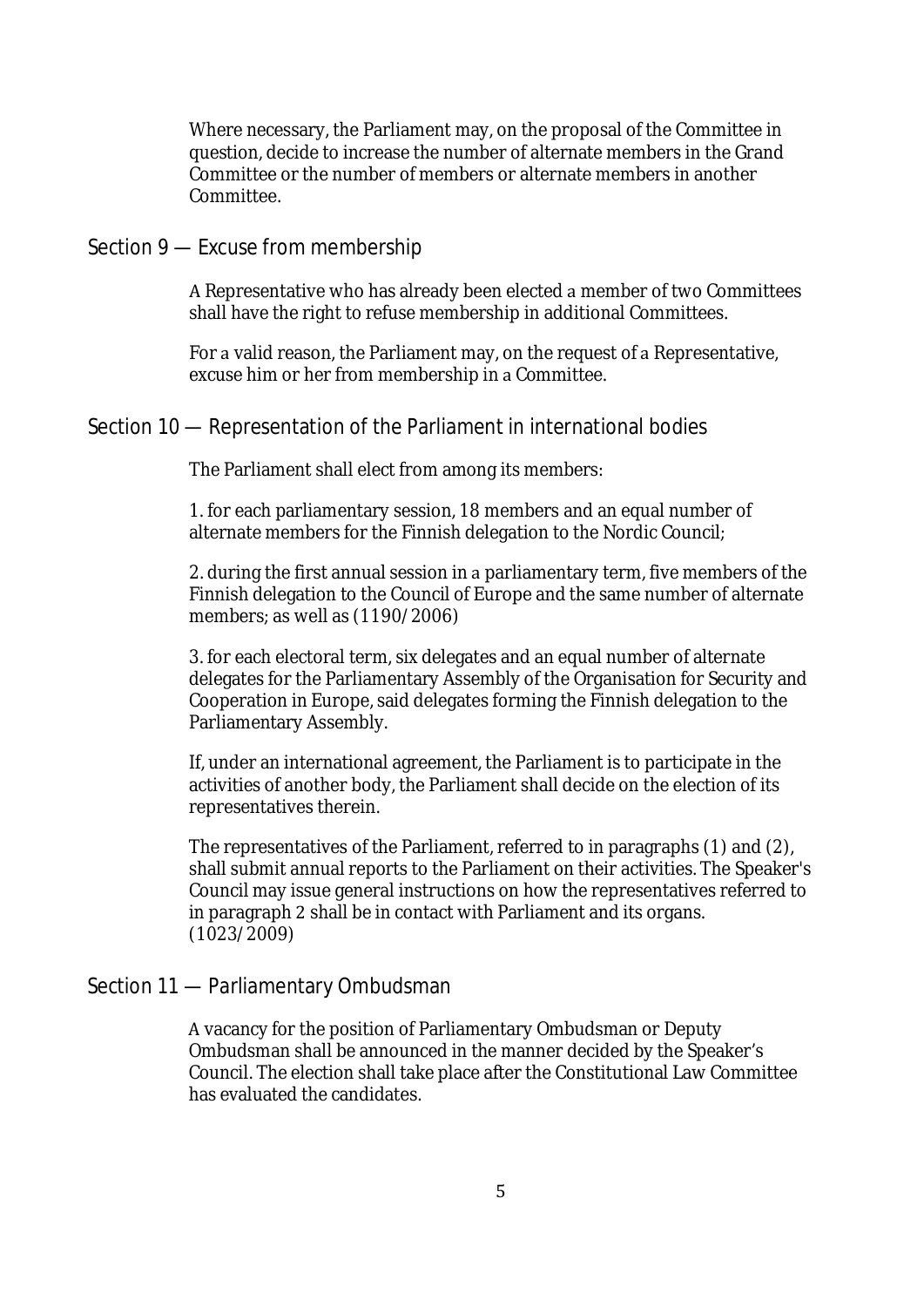The Parliamentary Ombudsman shall submit an annual report to the Parliament, as referred to in section 109 of the Constitution; where necessary, the Ombudsman may submit also special reports to the Parliament.

# Section 12 —Repealed (9.5.2007/609)

Section 13 — Governors of the Bank of Finland and auditors of the Bank of Finland (1190/2006)

> For each electoral term, the Parliament shall elect nine governors to supervise the operations of the Bank of Finland and the administration of the funds for which the Parliament is responsible. The governors shall submit an annual report to the Parliament; where necessary, they may submit also special reports to the Parliament. Every year, the Parliament shall elect the auditors of the Bank of Finland, in accordance with the specific provisions thereon. The auditors shall serve at the same time as the auditors responsible for the Parliament's funds.

# Section 14 — Auditors of the Parliament

The Parliament shall elect from among its members three auditors and a designated deputy for each auditor. The auditors elected by the Parliament shall then select a fourth auditor and his or her deputy, as provided in more detail in the Parliament's Finance Rules.

The auditors of the Parliament shall audit the finances and administration of the Parliament. The auditors shall submit an annual audit report to the Parliament.

# Section 15 — Board of the Library of Parliament

For each electoral term, the Parliament shall elect the board of the Library of Parliament, in accordance with the specific provisions thereon.

The board shall submit an annual report to the Parliament.

# Section 16 — Elections

The Parliament shall hold elections as provided in more detail in the Parliament's Election Rules. A personal election shall be held in the same manner as the election of the Speaker, unless otherwise provided elsewhere. There shall be no debate during an election.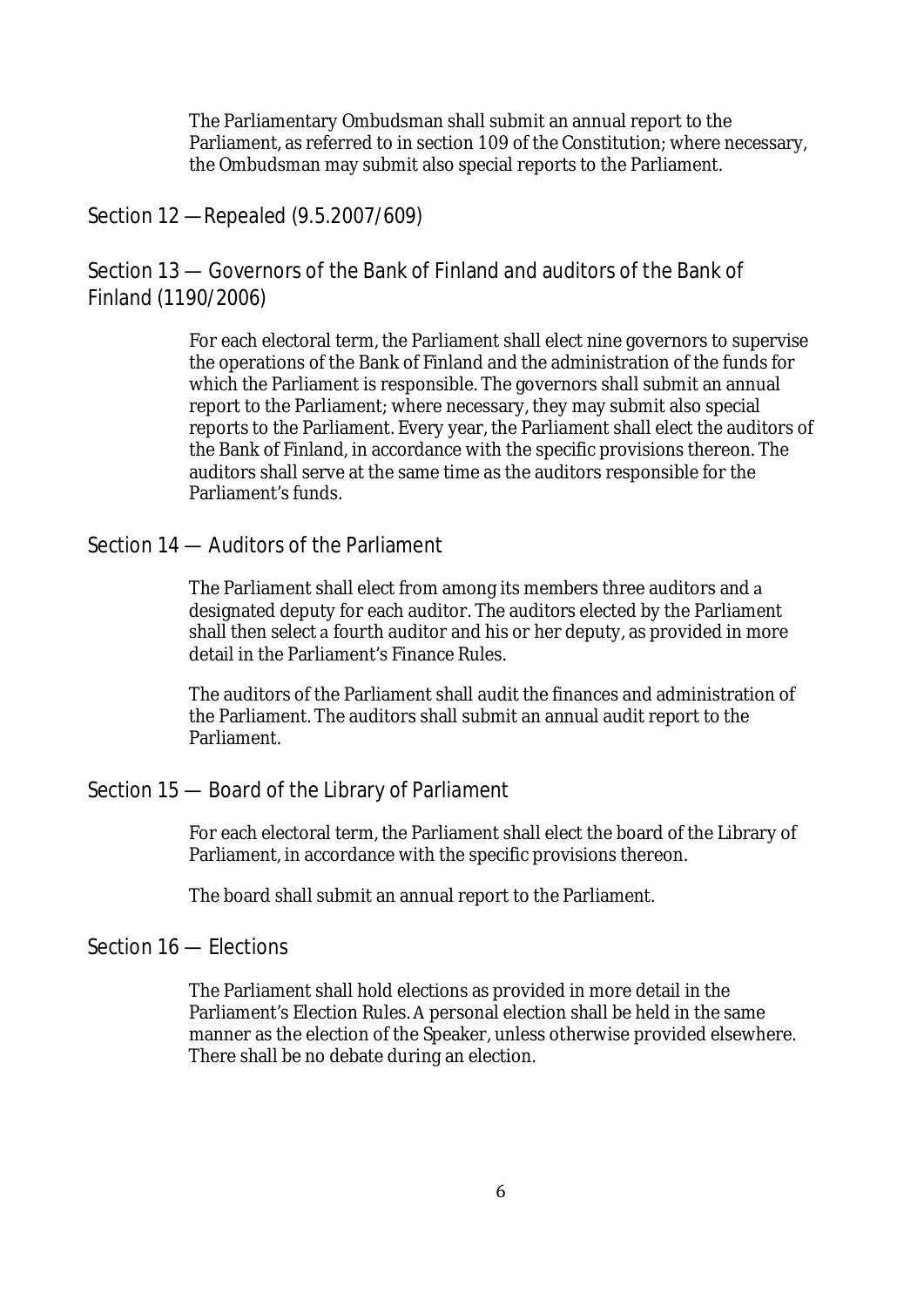The Parliament shall elect the Secretary General after the vacancy has been announced and the Office Commission has submitted its opinion on the candidates. If there are several candidates, an election of the Secretary General shall be held. 

The Parliament shall elect the Director of the State Audit Office after the vacancy has been announced and the Finance Committee has evaluated the candidates. If there are several candidates, an election of the Director of the State Audit Office shall be held.

# Section 17 — Appointment and organisation of committees (1190/2006)

The Parliament shall appoint the permanent committees without delay after it has assembled for the first annual session of a parliamentary term. On the proposal of the Speaker's Council, a committee may be re-appointed after the Council of State has been appointed following a general election. (1190/2006)

Committees shall constitute themselves without delay after they have been appointed.

For its term, each Committee shall elect from among its members a chairperson and a deputy chairperson. Unless the Committee unanimously decides otherwise, the provisions on the election of the Speaker apply, in so far as appropriate, to the election. The outcome of the election of the chairperson and the deputy chairperson shall be announced to the Parliament.

The first meeting of a Committee shall be convened by its oldest member. That member shall preside until the chairperson has been elected.

If the chairperson and the deputy chairperson of the Committee are disqualified from the consideration of a matter or prevented from attending a meeting of the Committee, a temporary chairperson shall be elected for the Committee. The election shall be held in the same manner as the election of the chairperson. 

The provisions of this section apply, in so far as appropriate, also to the organisation of the other parliamentary organs. 

# Section 18 — Rules of procedure of the parliamentary organs (609/2007)

The Parliament shall adopt, on the proposal of the Speaker's Council, the rules of procedure of the Parliamentary Ombudsman, the governors of the Bank of Finland and the trustees of the Social Insurance Institution. In addition, the Parliament may adopt other necessary rules of procedure.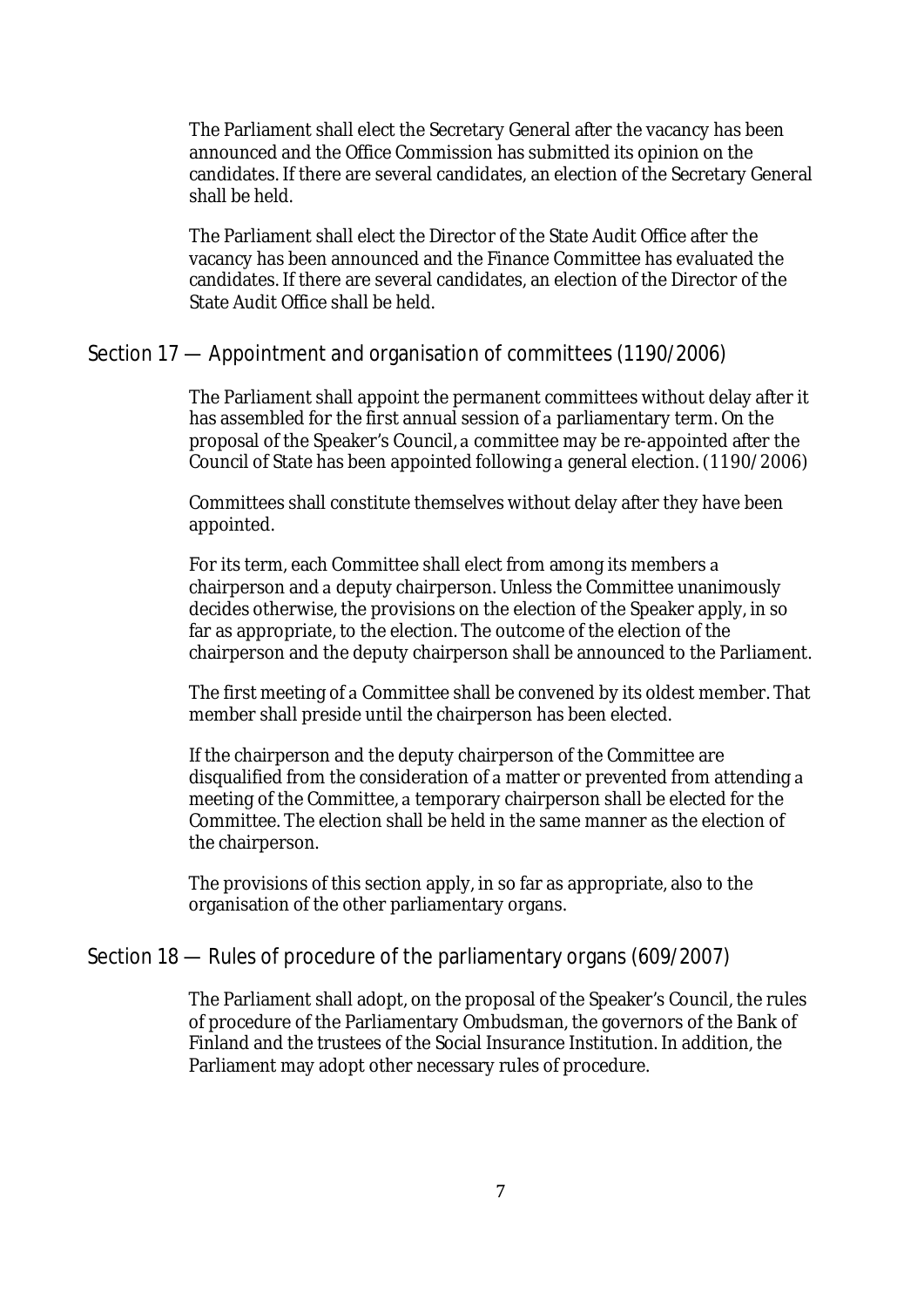# **Chapter 3 —The initiation of matters in the Parliament**

# Section 19 — Announcement of matters

The Speaker shall announce, in a plenary session, the arrival of a government proposal, a communication, a statement, a report, an annual report, a decree or another subordinate act or decision and citizens' initiative for consideration by the Parliament. (1272/2011)

The Speaker shall also announce the withdrawal of a government proposal or a parliamentary motion. If a government proposal or motion is withdrawn, its consideration shall cease.

#### Section 20 — Parliamentary motions

Parliamentary motions shall be submitted to the Central Office. The motion shall include brief justifications. A single motion may not include unconnected matters, nor may a budget motion propose more than one budget item or other decision. (71/2011)

A parliamentary motion may be submitted when the Parliament is in session. A budgetary motion may be put forward only on the basis of a budget proposal submitted to the Parliament; the motion must be put forward at the latest at noon on the tenth day after the announcement of the arrival of the proposal. A budgetary motion on the basis of a supplementary budget proposal or a proposal complementing a budget proposal shall be put forward at the latest at noon on the fourth day after the announcement of the arrival of the proposal. (118/2003)

The first signatory of a parliamentary motion may withdraw the motion in writing.

# Section 21 — Proposals on parliamentary work (71/2011)

A Representative shall have the right to propose the amendment of the Parliament's Rules of Procedure, the establishment of a temporary Committee and other matters within the competence of the Parliament, unless there are specific provisions on the initiation of such matters. The proposal shall be submitted to the Central Office. Where necessary, the Speaker's Council may issue a statement on the proposal.

#### Section 22 — Interpellations (71/2011)

An interpellation shall be submitted to the Central Office. The interpellation shall then be presented in plenary session and sent, without debate, to the Government for a reply.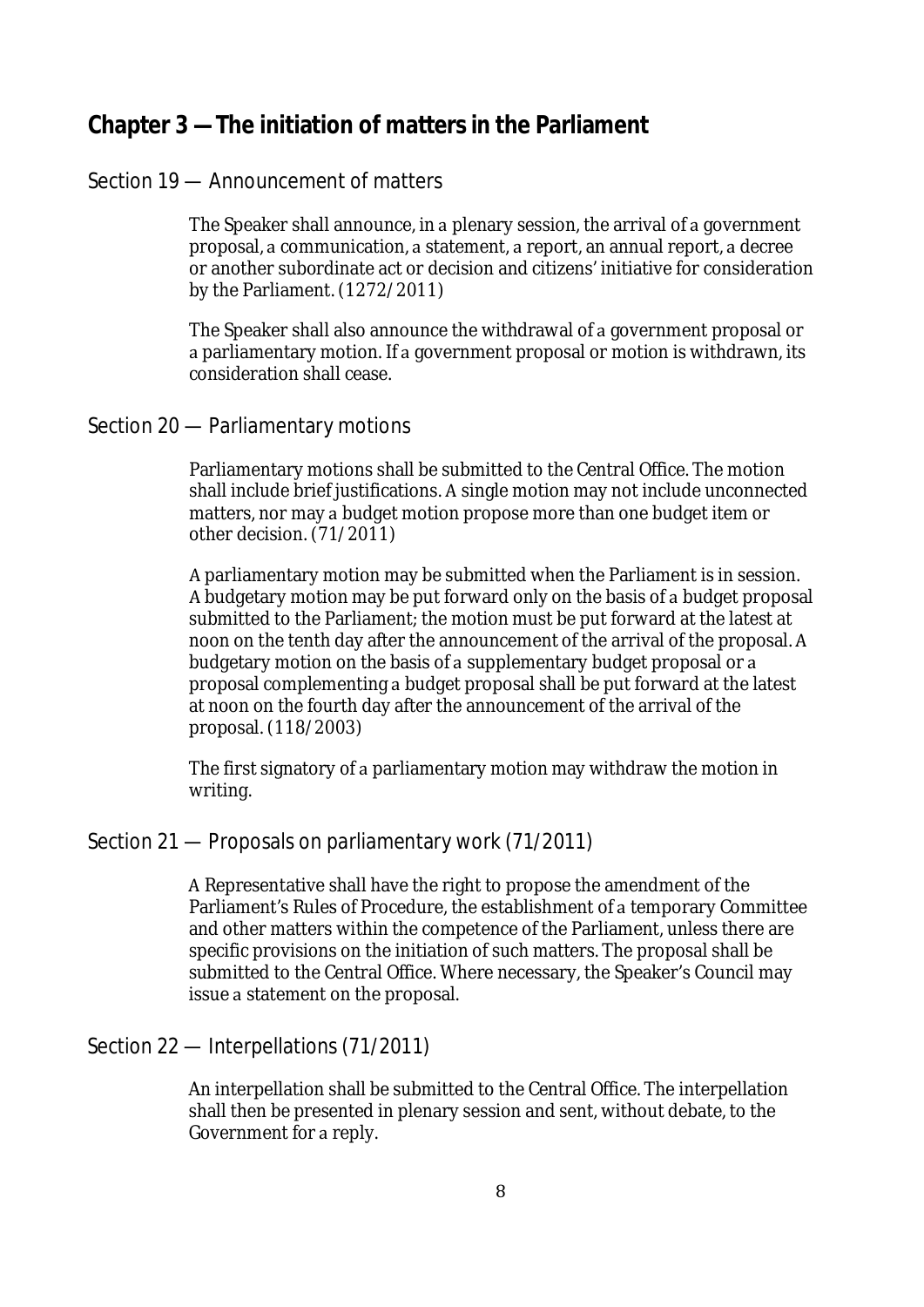The reply to the interpellation shall be given, at a time agreed with the Speaker, within 15 days of the interpellation having been made known to the Government.

A vote on confidence in the Government or a Minister shall be conducted if, in the course of the debate on an interpellation, a vote of no confidence in the Government or a Minister has been proposed. The Parliament may decide to refer the matter to a Committee, which shall make a proposal concerning the decision to be made by the Parliament. 

#### Section 23 — Government statements and government reports (71/2011)

A Government statement and a Government report shall be presented to the Parliament, after which it shall be taken up for deliberation in a plenary session.

A vote on confidence in the Government or a Minister shall be conducted if, in the course of the debate on a Government statement, a vote of no confidence in the Government or a Minister has been proposed. The Parliament may decide to refer the matter to a Committee, which shall make a proposal concerning the decision to be made by the Parliament. 

When a debate on a Government report has been concluded, the Parliament shall decide to which Committee the matter is to be referred as well as whether one or more Committees shall submit their statement(s) on the matter to the Committee preparing the matter. The Committee shall propose the wording of statement of opinion on the Government report. However, Parliament may decide not to refer the matter to a Committee, in which case the Parliament does not adopt an opinion on the Government report. 

# Section 24 — Prime Minister's announcements

An announcement by the Prime Minister, or a Minister designated by the Prime Minister, on a topical issue shall be presented to Parliament at a time agreed with the Speaker. (71/2011)

The Speaker shall decide whether to allow debate on the announcement. The floor may be given notwithstanding the provisions in section 50. When the Speaker deems that there has been sufficient debate, he or she shall close the debate. (895/2012)

#### Section 25 — Question time (895/2012)

The Speaker's Council may decide that a debate be held in plenary session to allow for the Representatives to put questions to Ministers (question time).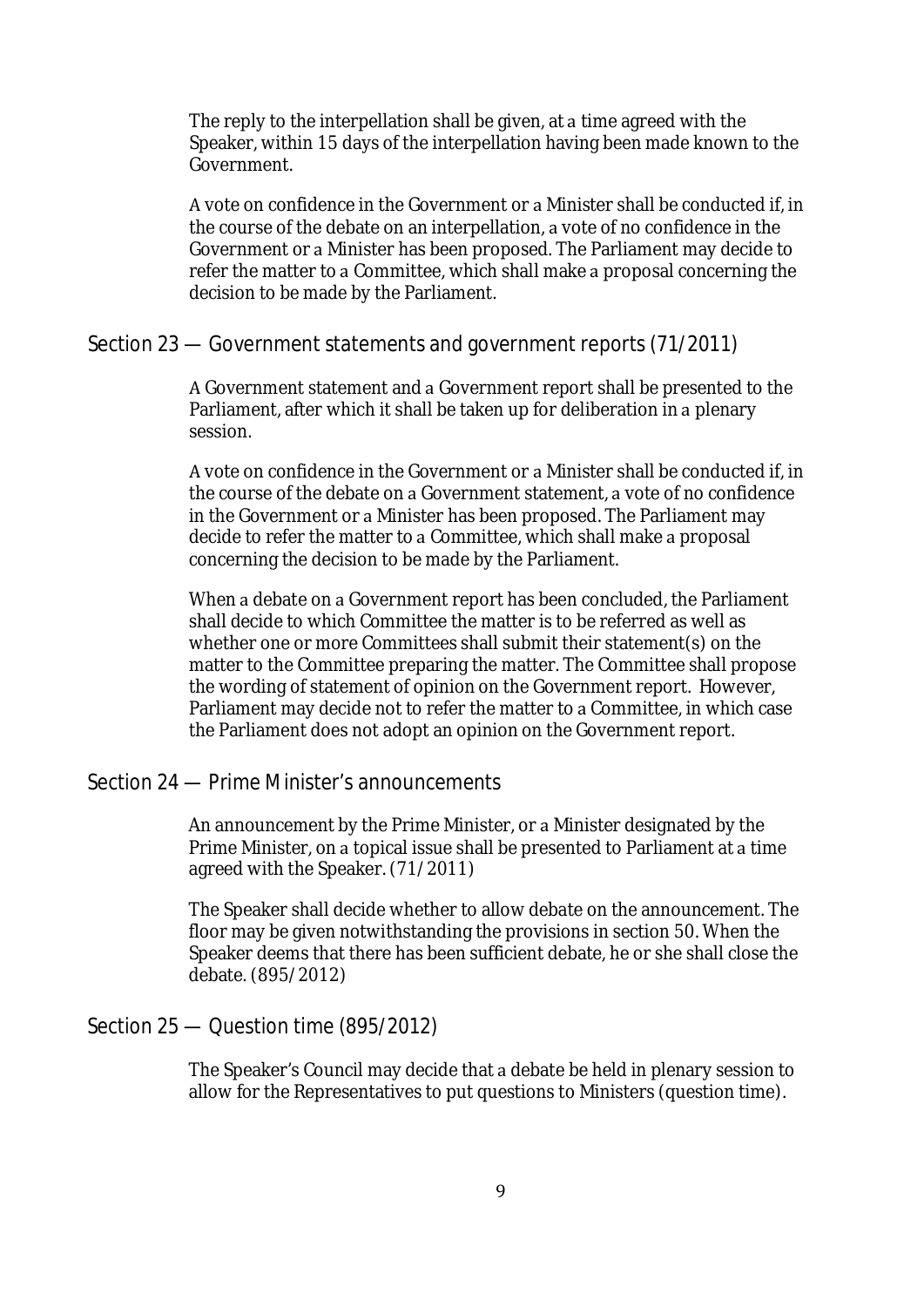In the debate during a question time, the floor may be given notwithstanding the provisions in section 50. The Speaker shall give the floor to Representatives for brief questions and to Ministers for responses as he or she sees fit. When the Speaker deems that there has been sufficient debate, he or she shall close the debate.

The Speaker's Council shall issue more detailed instructions on the matter.

#### Section 26 — Topical debates

A Representative may propose to the Speaker's Council that a debate be held in plenary session on a given topical issue. (71/2011)

The Speaker's Council shall decide on whether to hold a topical debate. The floor may be given notwithstanding the provisions in section 50. When the Speaker deems that there has been sufficient debate, he or she shall close the debate. (895/2012)

The Speaker's Council shall issue more detailed instructions on the matter.

#### Section 27 — Written questions

A Representative may pose a written question to a Minister on a matter within the competence of the Minister. The question, which must have a defined content, shall be submitted to the Speaker, who shall then send it to the Government. A question can be posed also during an interruption of the parliamentary session.

The answer to a written question shall be given within 21 days of the question being sent to the Government. The receipt of replies to written questions shall be recorded in the minutes of the plenary session. (71/2011)

The first signatory of a question may withdraw the question in writing.

For a special reason, the Parliament may, on the proposal of the Speaker's Council, decide that each Representative may pose only a limited number of written questions during a parliamentary session or a part of a session.

# Section 28 — Certain matters of criminal liability

The initiation, in the Constitutional Law Committee, of a matter concerning the legal responsibility of a Minister, as referred to in section 115 of the Constitution, shall be announced in plenary session.

A communication pertaining to the President of the Republic, as referred to in section 113 of the Constitution, shall be presented to the Parliament and referred, without debate, to the Constitutional Law Committee for an opinion.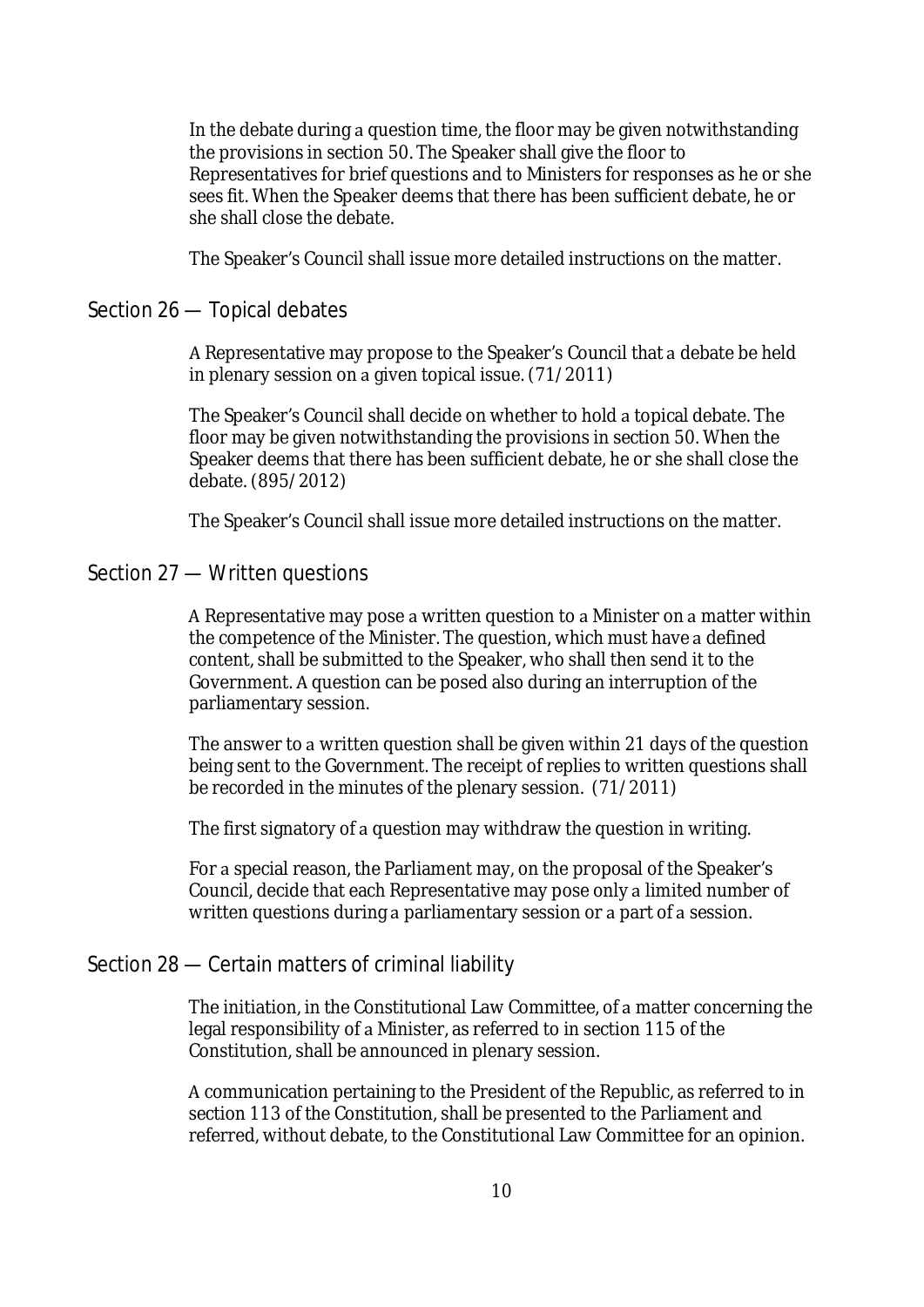# Section 29 — Declarations of personal interests (63/2015)

A communication of the Government, containing an account of the personal interests of a Minister, as referred to in section 63(2) of the Constitution, shall be presented to the Parliament. A debate on the matter shall be held in plenary session. The Parliament shall not make a decision on the basis of the communication. The same provisions apply when someone else than a Minister makes a statutory declaration of personal interests to the Parliament. Provisions on declaration of personal interests of a Representative is provided in Section 76 a.

# Section 30 —European Union matters. (1023/2009)

The Speaker shall refer a communication of the Government, referred to in section 96(2) of the Constitution to the Grand Committee or the Foreign Affairs Committee, depending on the nature of the matter. At the same time, the Speaker shall designate the Committee that is to provide a statement to the Grand Committee or the Foreign Affairs Committee. The Grand Committee or the Foreign Affairs Committee may set a deadline for the statement of that Committee.

The referral of the communication of the Government to the Committees shall be announced in plenary session.

Documents supplied to Parliament by the European Union's institutions according to the Treaty on European Union that was concluded in Lisbon on 13 December 2007 (EU Treaty), that contain a proposal for a legislative act shall be recorded as received by the Grand Committee, which shall send them to the appropriate special committees as well as the Legislative Assembly of Åland so that they may express to the Grand Committee their opinion on the legislative proposal from the viewpoint of the principle of subsidiarity as defined in Article 5 of the EU Treaty. (1023/2009)

Parliament may, on the proposal of the Grand Committee, decide to send a reasoned opinion as referred to in Article 6 of the protocol on the application of the principles of subsidiarity and proportionality attached to the EU Treaty and decide on Parliament's position regarding an action as referred to in Article 8 of the protocol. In cases referred to in Article 6 of the protocol. Parliament's decision and the report of the Grand Committee shall be forwarded to the European Union's institutions. (1023/2009)

The examination of an initiative taken by the European Council on the basis of Article 48(7) of the EU Treaty shall be subject to the provisions in section 32. (1023/2009)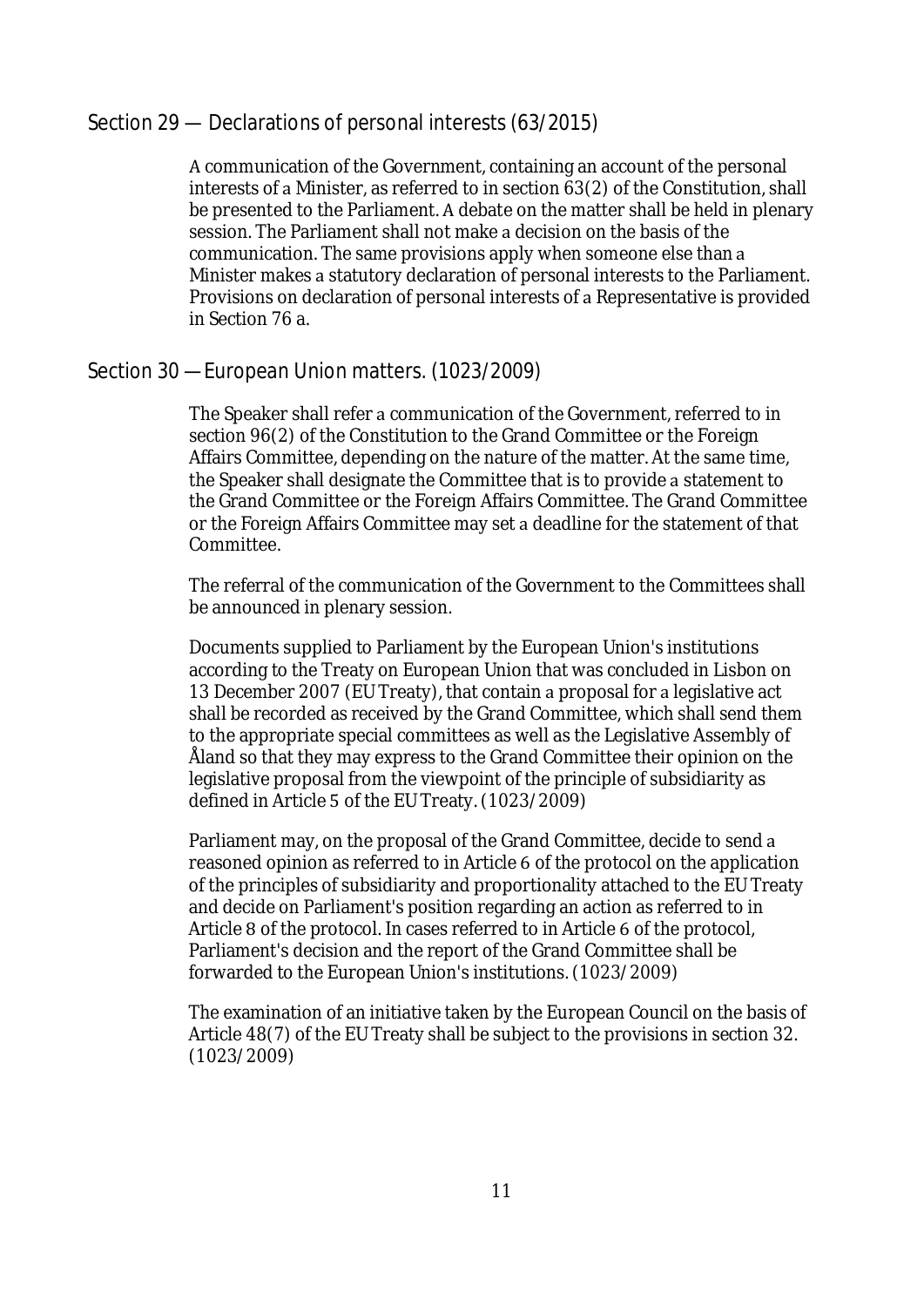# Section 30 a — Information received by a Committee (895/2012)

On the motion of a Committee, the Speaker's Council may decide that information referred to in section 47(2) of the Constitution be debated in plenary session; in this event, the Parliament shall not make a decision on the matter. The floor may be given notwithstanding the provisions in section 50. When the Speaker deems that there has been sufficient debate, he or she shall close the debate. 

# Section 31 — Supplementary government proposals

A proposal that supplements an earlier government proposal shall be referred to the Committee which is dealing with the original proposal. That Committee shall deal with the original government proposal and the supplementary proposal jointly.

# Section 31a — Audit Committee´s right of initiative (609/2007)

The audit committee may on its own initiative raise issues that are within the committee's remit according to section 90, paragraph 1 of the Constitution and may issue reports on them for the plenary session.

# **Chapter 4 — Preparation of matters for plenary session**

# Section 32 — Referral to Committee

Government proposals, parliamentary motions, legislative proposals left in abeyance, Acts not confirmed, citizens' initiatives, reports submitted to the Parliament, decrees and other subordinate acts and decisions subjected to parliamentary scrutiny, and proposals for the Parliament's Rules of Procedure, proposals for acts governing parliamentary officials, Parliament's Election Rules and other instructions and rules of procedure, Initiatives taken by the European Council on the basis of Article 48(7) of the EU Treaty as well as the other matters so ordained, shall be prepared in Committee before they are taken up for a decision in plenary session. In addition, other matters shall be referred to Committee for preparation when the Parliament so decides. (1272/2011)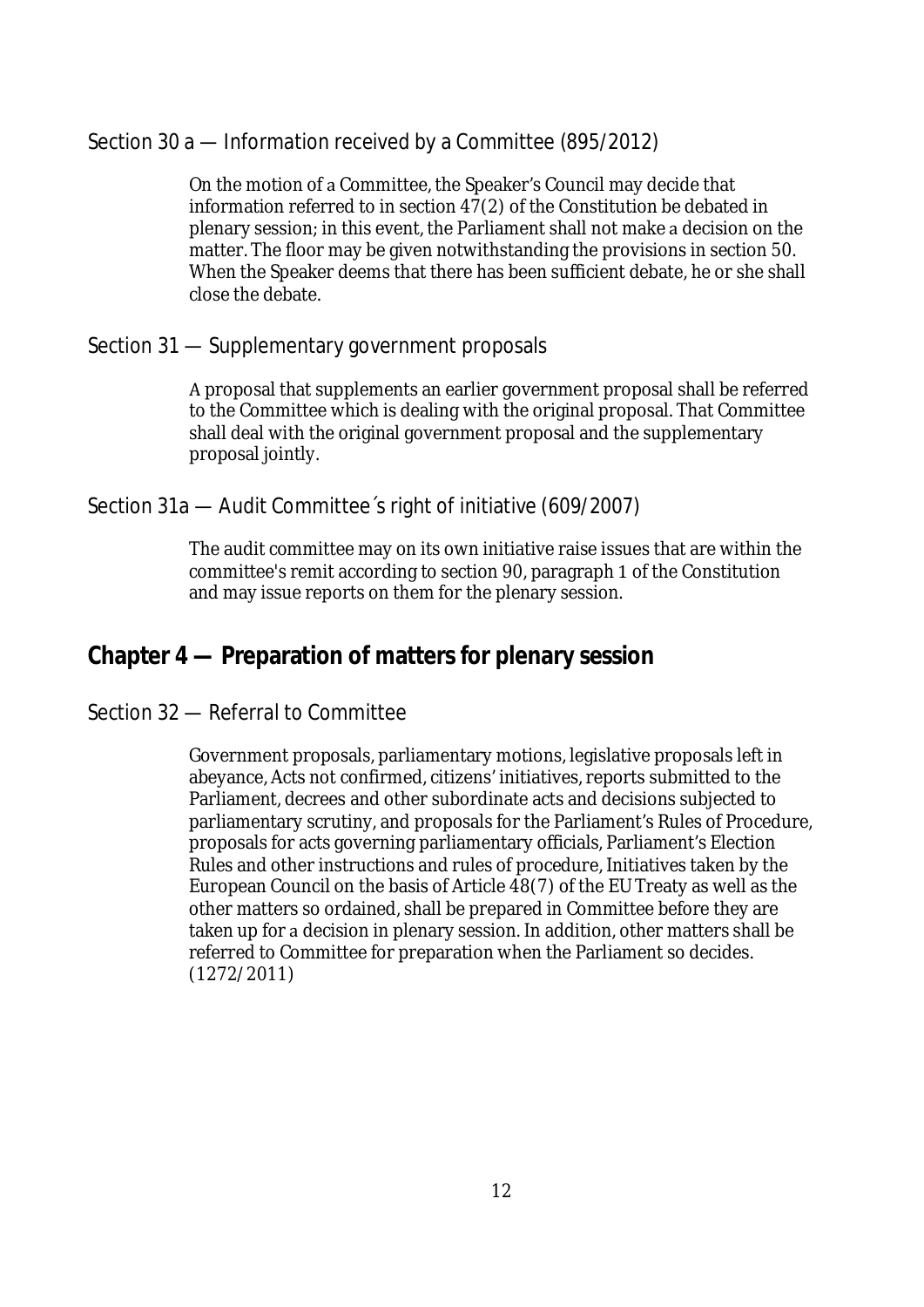A debate (introductory debate) shall be held in plenary session for the purpose of referring these matters to Committee. At the conclusion of the introductory debate, the Parliament shall decide, on the proposal of the Speaker's Council, to which Committee the matter is referred. The Speaker's Council may decide on the referral of a supplementary government proposal to Committee without an introductory debate; such a decision shall be announced in plenary session. Section 33 contains provisions on the referral of petitionary motions to Committee.

At the same time, the Parliament may decide that one or more other Committees shall issue a statement to the Committee preparing the matter.

A proposal on the enactment, amendment or repeal of the Constitution shall be referred for preparation to the Constitutional Law Committee. The annual report of the Government shall be referred for preparation to the Audit Committee. An initiative taken by the European Council as referred to in paragraph 1 shall be sent to the Grand Committee or the Foreign Affairs Committee for preparatory examination. (1022/2013)

The Parliament may issue instructions to the Committees on the preparation of the matter.

#### Section 33 — Referral of petitionary motions to Committee

The Speaker's Council shall decide on the referral of a petitionary motion to Committee. An announcement of the referral of a petitionary motion to Committee shall be made in plenary session.

The Speaker's Council may assign the decision on the referral of a petitionary motion to Committee to be made by the Parliament; in this event, an introductory debate on the matter shall be held in plenary session.

#### Section 34 — Order of business (10/2006)

A Committee shall without delay deal with the matters referred thereto and, as the case may be, issue its report to the plenary session or its statement to another Committee.

Matters relating to the confidence in the Government or a Minister shall be dealt with as urgent. In general, a Committee shall deal first with government proposals and government communications on European Union affairs. (71/2011)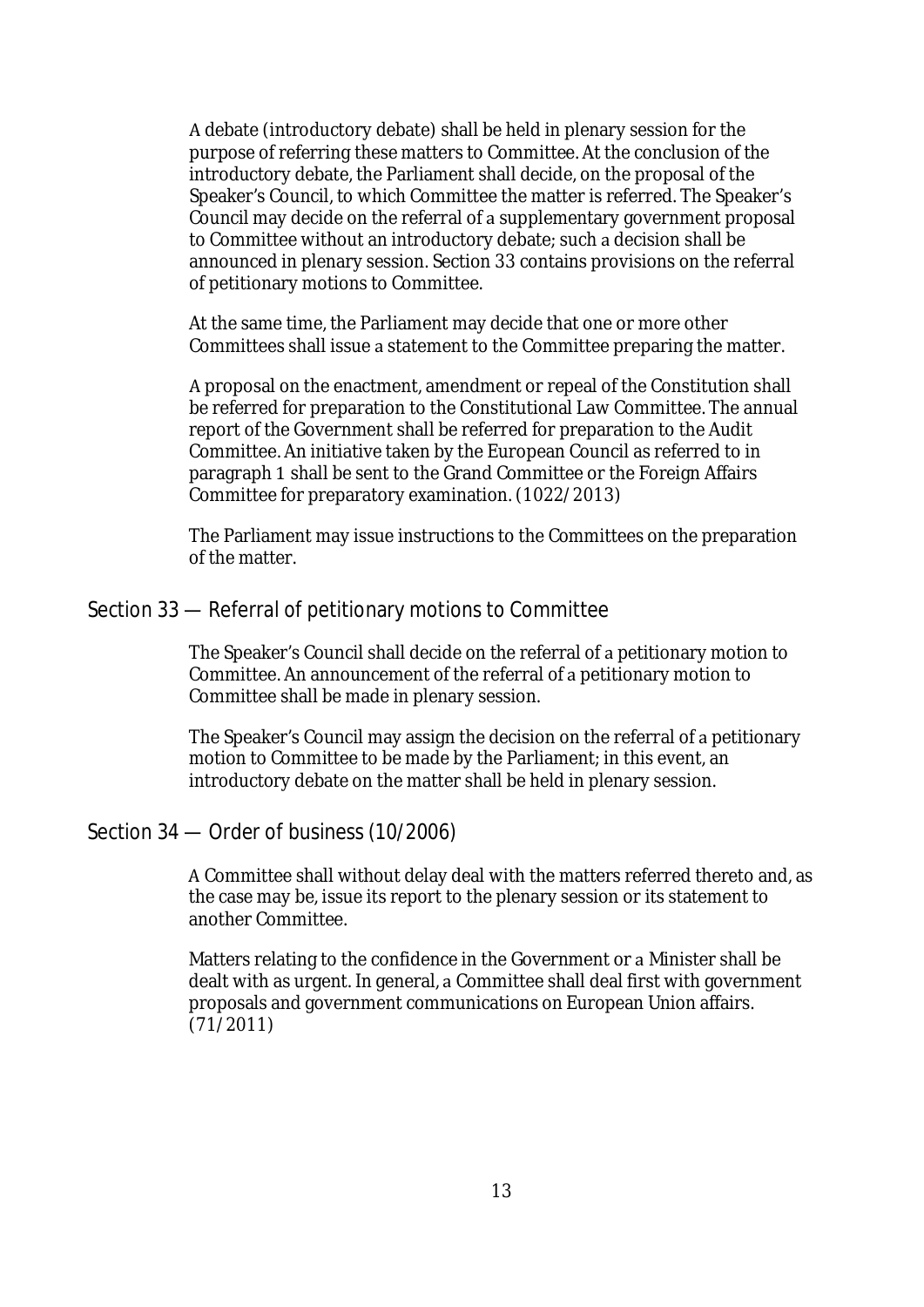Government proposals and parliamentary motions concerning the same matter shall be dealt with in conjunction with each other shall be the subject of a joint report, unless special reasons require a different procedure to be followed. Committees shall, however, ensure that reports on Government proposals are not delayed by matters being joined. (10/2006)

The Speaker's Council may issue more detailed instructions on the order of business to be followed in the Committees.

# Section 35 — Meetings of the Committees

The Committees shall meet according to their workload. When the Parliament is in session, the Committees shall meet primarily on weekdays other than Monday or Saturday. The chairperson of a Committee shall call the Committee to a meeting.

When the parliamentary session is interrupted or when the Parliament has concluded its work, a Committee shall meet on the initiative of the chairperson or if at least one third of the members of the Committee so request from the chairperson. The chairperson shall call the Committee to a meeting also on the request of the Government. (71/2011)

When the chairperson of a Committee is prevented from attending to his or her duties, the provisions in paragraphs (1) and (2) above apply to the deputy chairperson of the Committee. If a member of a Committee is prevented from attending a meeting of the Committee or disqualified from dealing with the matter at hand, an alternate member shall take his or her place.

# Section 36 — Right to be present in Committee meetings

The Speaker and the Deputy Speakers have the right to be present in Committee meetings.

When the Grand Committee is considering a legislative matter, every Representative has the right to be present in the meeting. However, the Representative elected from the constituency of the Åland Islands has always the right to be present in the meetings of the Grand Committee.

Section 37 — Hearing of experts

A Committee may hear expert opinions.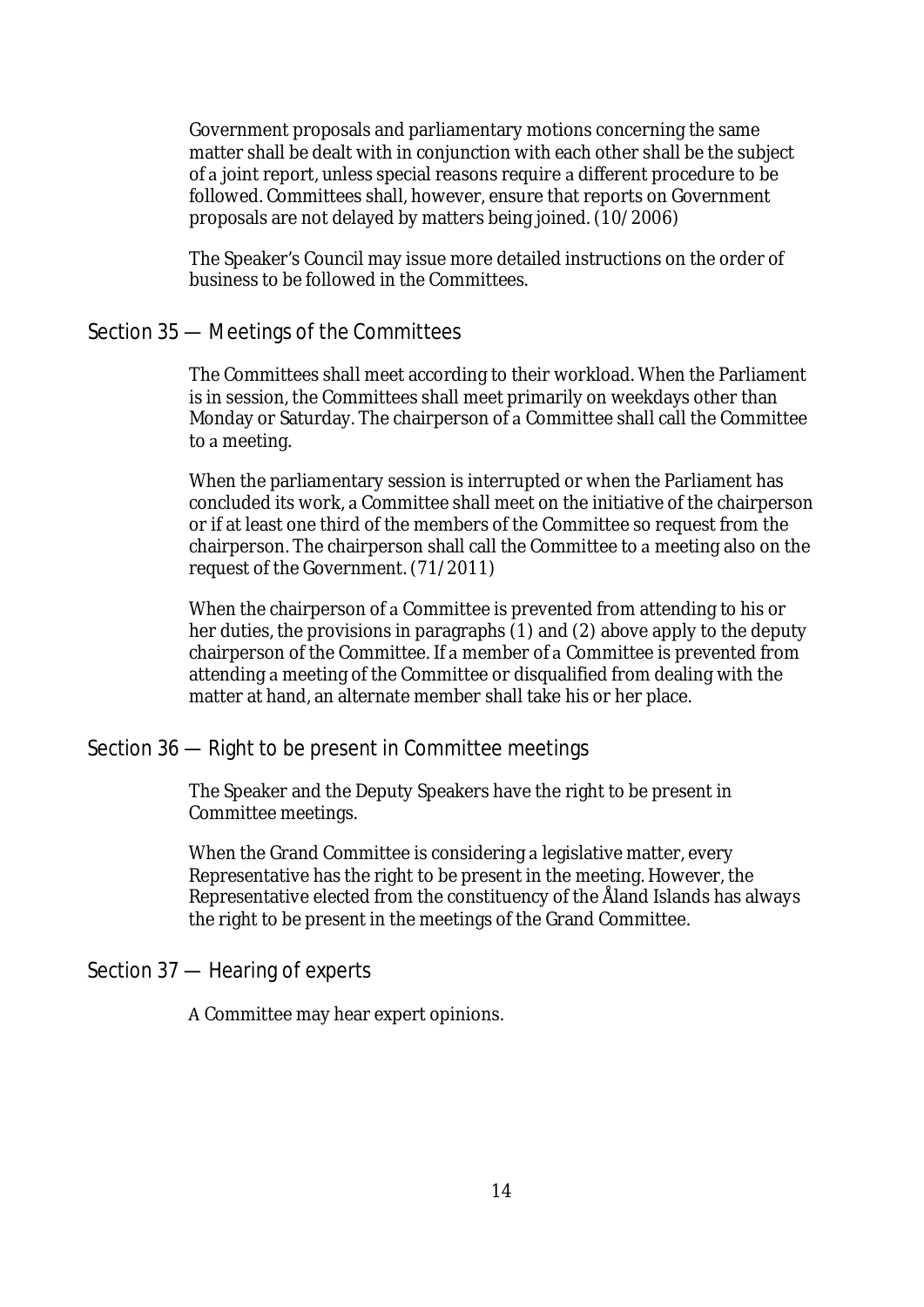When a citizens' initiative is being considered, the Committee shall reserve the representatives of the initiative's authors an opportunity to be heard. When a legislative proposal or another matter specifically involving the Sámi is being considered, the Committee shall reserve the representatives of the Sámi an opportunity to be heard, unless there are special reasons for the contrary. (1272/2011)

#### Section 38 — Statement of another Committee

A Committee may request the statement of another Committee on a matter under its preparation or on information referred to in section 47(2) of the Constitution. In addition, the Grand Committee and the Foreign Affairs Committee may request the statement of another Committee on a proposal or report referred to in sections 96 and 97 of the Constitution. (118/2003)

If, in respect of a legislative proposal or another matter under preparation in a Committee, a question arises as to its constitutionality or relation to human rights treaties, the Committee shall request a statement on the matter from the Constitutional Law Committee.

As regards its own field of competence, a Committee may, on its own initiative, issue a statement on the State budget proposal to the Finance Committee within 30 days of the referral of the proposal to the Finance Committee.

#### Section 39 — Consideration in Committee (10/2006)

Having received the information necessary for a decision in the matter, Committees shall conduct a preparatory discussion, at which its members have the opportunity to express their views on the matter in all respects and on the basis of which the secretary of the Committee prepares a draft of a report or statement. A general discussion shall be conducted on the basis of the draft and the matter given a detailed reading, at which a decision is made on the Committee's proposals as well as on the reasons to be presented in support of the report or statement.

The Committee may decide unanimously to regard the detailed reading as the one in which the final decision in the matter is made. In other cases, the matter shall be given a separate decisive reading, based on the report or statement adopted by the Committee. In that case, the members of the Committee shall be accorded the opportunity to conduct a general discussion and a detailed reading shall be conducted.

A proposal for rejection shall be decided on after proposals concerning the contents of the matter have been dealt with.

Upon seconded proposal, a matter shall be deferred once to a subsequent meeting of the Committee. After this, the matter shall be deferred if the Committee so decides. (71/2011)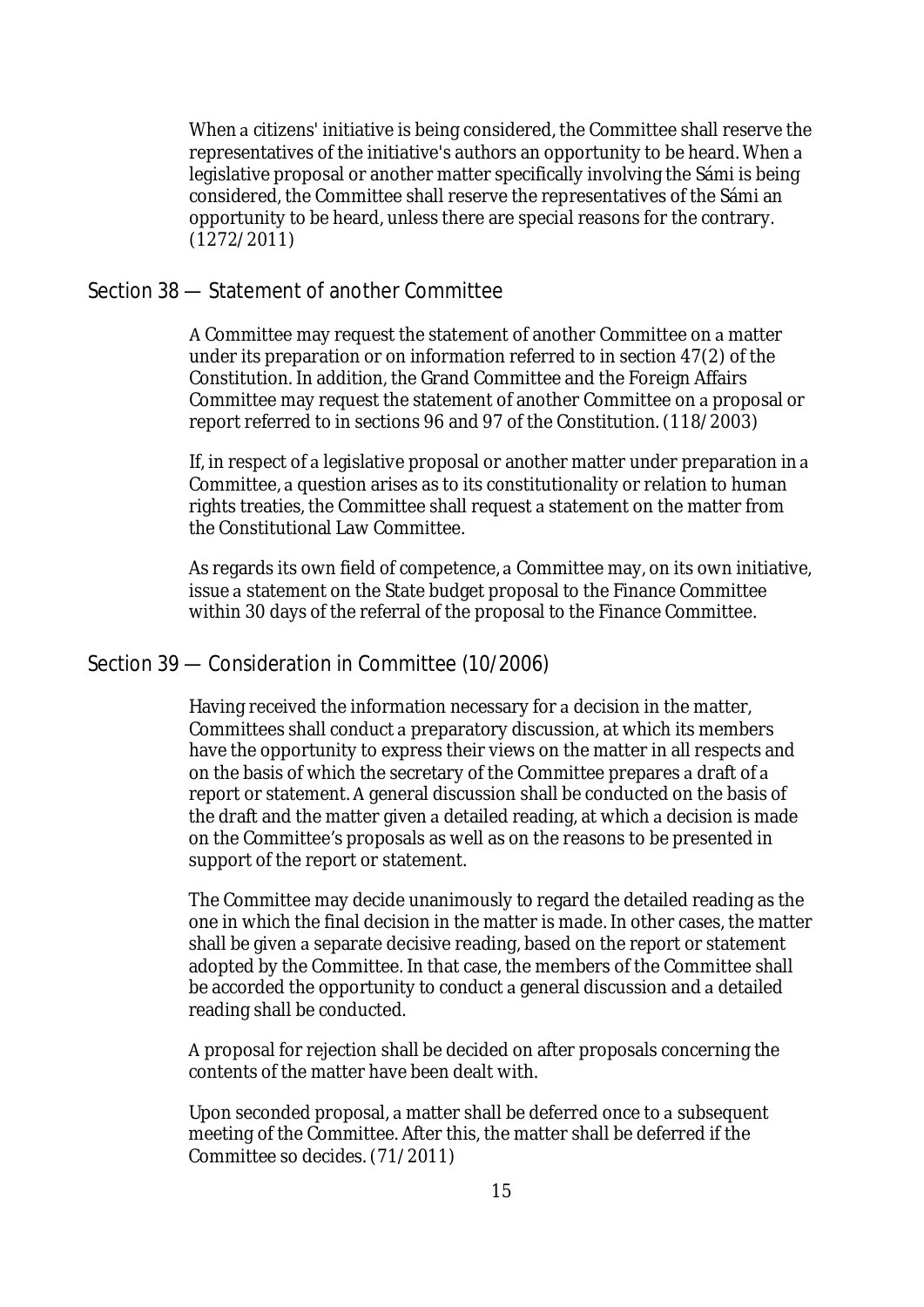A Committee may choose a representative from among its own number to substitute for its chairperson in presenting a report or statement at a plenary session or at the Grand Committee when a statement is made to it.

# Section 40 — Voting in a Committee (10/2006)

The Committee shall decide on the voting procedure to be used in a given matter. However, an open vote, in accordance with the roll call, shall be taken if the chairperson deems this necessary or a member of the Committee so demands. 

In the event of a tied vote, the decision shall be made by drawing lots. However, if the Constitutional Law Committee votes in a matter referred to in section 28 and there is a tie, the more lenient position shall be the decision of the Committee.

# Section 41 — Committee sections

A Committee may assign a section, from among its members, to prepare a matter under consideration and to draw up a draft report or statement.

The provisions on the consideration of matters in a Committee apply, in so far as appropriate, to the consideration of matters in a Committee section.

#### Section 42 — Committee reports and statements (10/2006)

The reports and statements of a Committee shall be concise. The proposals of the Committee shall be formulated as resolutions. The same applies to reservations and dissenting opinions, unless these are limited to the expression of a position different from that of the Committee.

A report and a statement shall bear the names of the members participating in the decisive reading of the matter. If a member has participated only partially, this shall also be indicated.

A reservation concerning a report and a dissenting opinion relating to a statement shall be submitted g to the secretary of the Committee within the time determined by the Committee. A protest and a dissenting opinion shall correspond to the stance of the signatories when the matter was decided. (71/2011)

A report, a statement and the appended reservations and dissenting opinions shall be scrutinised by the secretary of the Committee, unless the Committee decides otherwise.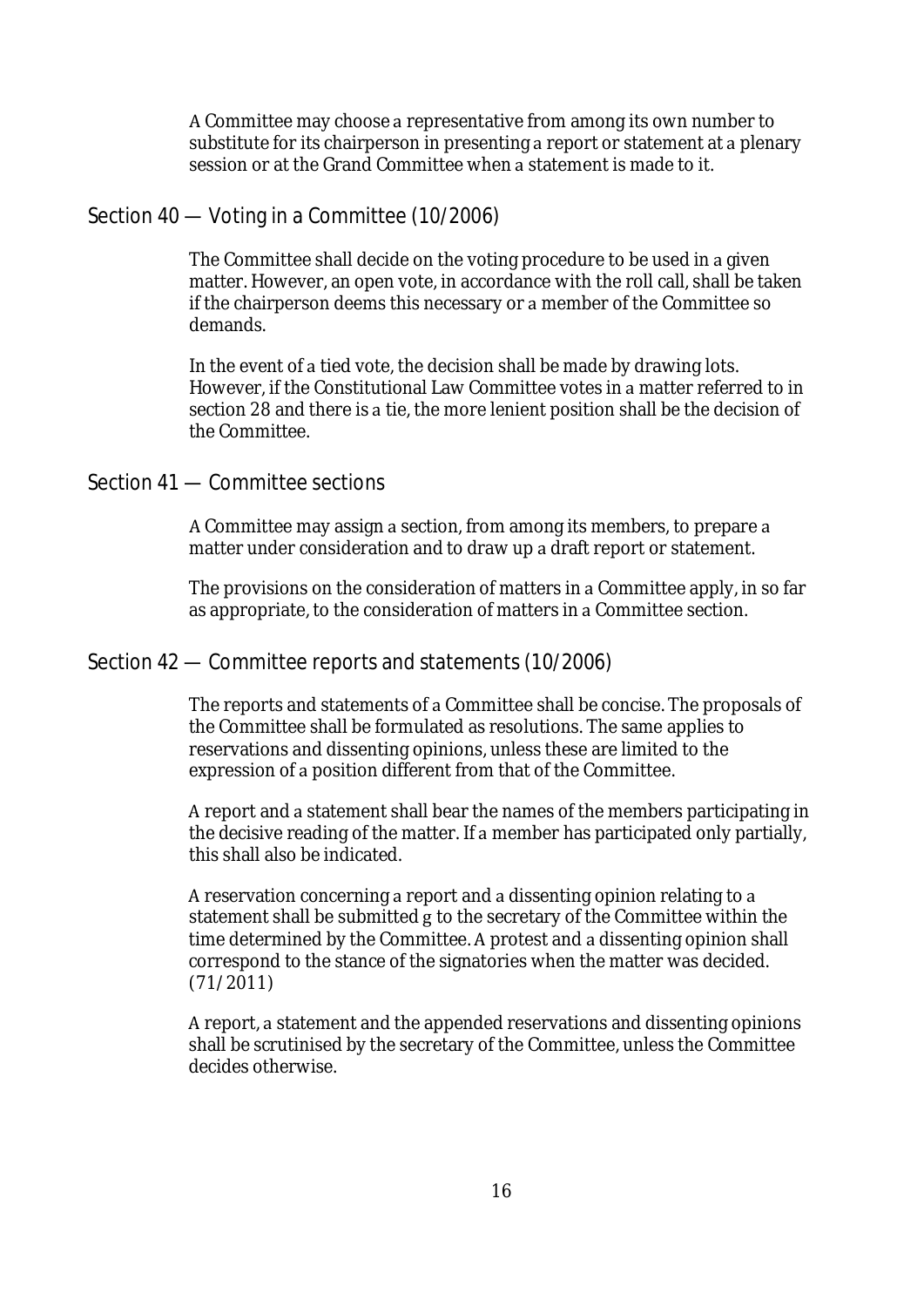# Section 43 — Committee minutes (10/2006)

Minutes shall be kept at Committee meetings, indicating the members present and the experts heard as well as the proposals and decisions made, with votes. The secretary of the Committee shall validate the minutes with his or her signature. 

Committee minutes and other documents shall be archived in accordance with separate instructions confirmed by the Speaker's Council.

# Section 43a — Publicity of Committee documents (10/2006)

Committee minutes shall be stored in an information network accessible by the public. Preparatory documents concerning a matter shall become public when consideration of the matter by the Committee has been concluded. However, a parliamentary group not represented on a Committee or a section of a Committee shall have the right to receive copies of the documents relating to a pending matter, unless they are secret.

A Committee's documents shall be kept secret if divulging information about them would cause significant harm to Finland's international relations or to capital or financial markets. Documents containing confidential commercial or professional information or details of a person's state of health or financial situation shall be kept secret if divulging information on them would cause significant harm or damage, unless a compelling public interest requires their publication. A Committee may, for a comparable compelling reason, decide that a document is to be kept secret.

Documents declared confidential by a Committee in accordance with Section 50.3 of the Constitution shall also be kept secret. A request by the Government that a Committee observe confidentiality in a matter relating to Finland's international relations or European Union matters shall be complied with until the Committee in question has made a decision concerning the request.

The provisions of Section 31 of the Act on Openness of Government Activities (621/1999) shall apply, where appropriate, to the length of the period for which a Committee's documents shall be kept secret, unless the Committee decides on a shorter period.

The Speaker's Council may issue more detailed instructions concerning the publicity of committee documents.

# Section 44 — Grand Committee (10/2006)

Unless otherwise provided in the Rules of Procedure of the Grand Committee, the provisions in sections 34, 35, 37 and 39—43 and 43a apply, in so far as appropriate, to the consideration of matters in the Grand Committee.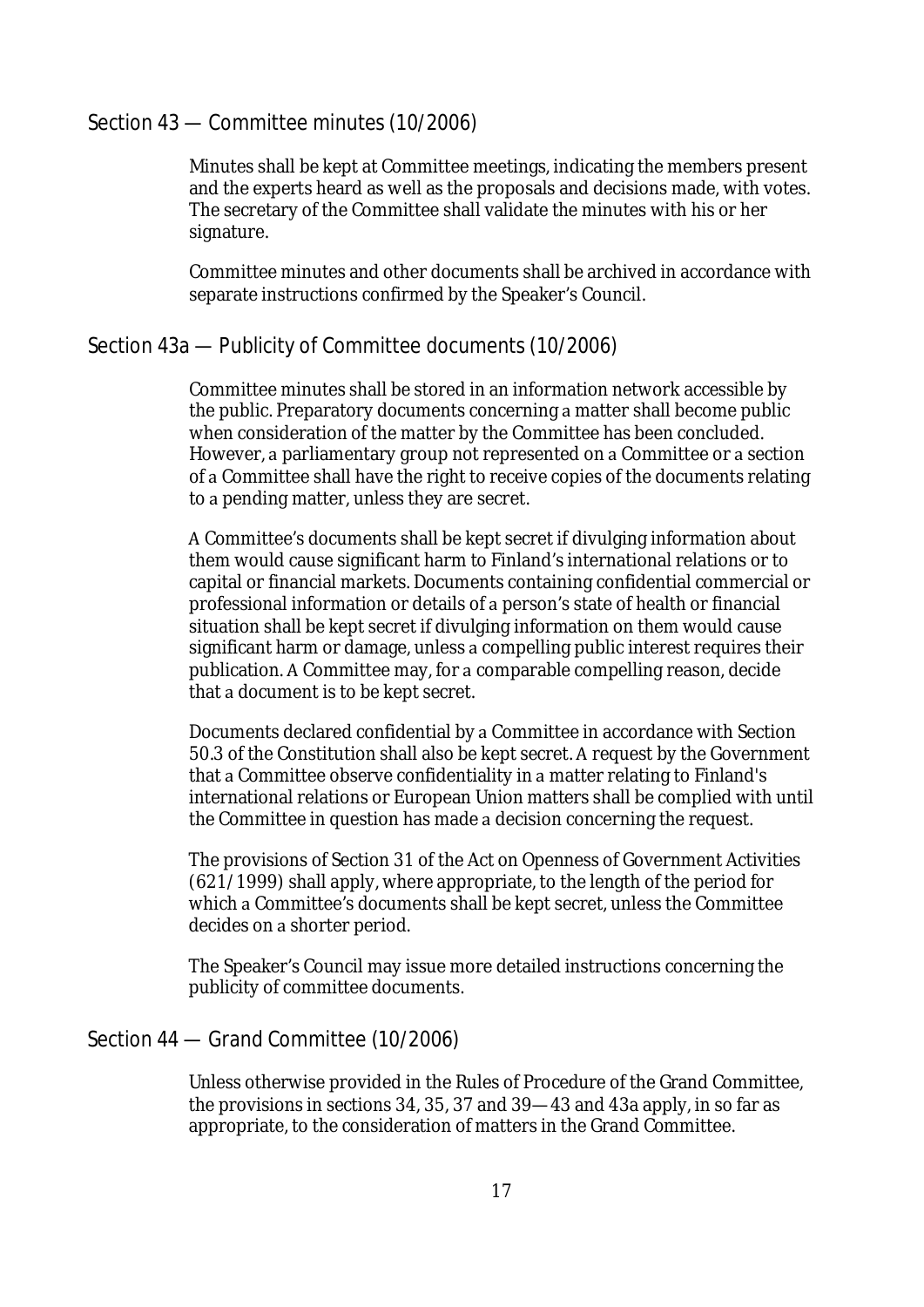# **Chapter 5 — Consideration of matters in plenary session**

# Section 45 — Plenary sessions

Plenary sessions shall be held according to the workload of the Parliament. The Speaker shall convene the plenary sessions, where possible in accordance with a schedule of plenary sessions adopted by the Speaker's Council. Plenary sessions shall primarily be held on weekdays other than Monday or Saturday.

# Section 46 — Agendas of plenary sessions

The agendas of plenary sessions shall contain a list of the matters to be considered, their stage of consideration and the pertinent documents.

The Speaker shall determine the agendas of plenary sessions. When matters are being included in the agenda, the earlier decisions of the Parliament and the schedule of plenary sessions adopted by the Speaker's Council shall be taken into account.

The Speaker has the right to alter a posted agenda and to interrupt the consideration of a matter.

#### Section 47 — Presence

The roll shall be called in the beginning of each plenary session. In a plenary session held later on the same day, the roll need not be called, at the discretion of the Speaker; in this event, the Representatives present in the earlier plenary session shall be deemed present.

A representative who appears in plenary session within 15 minutes of the roll call, shall be deemed to have been present in the roll call. A Representative appearing later than this shall be deemed to have been present as from the time when he or she announces himself or herself to the Speaker.

*Subsection 3 repealed (895/2012)*

# Section 48 — Recording absence (219/2007)

A record of an absence from a plenary session because of a task associated with parliamentary work or due to illness, maternity, paternity or parental leave shall be entered in the minutes of the plenary session. 

The Speaker's Council shall issue guidelines concerning the tasks to be deemed as associated with parliamentary work as well as concerning the recording of attendances and absences.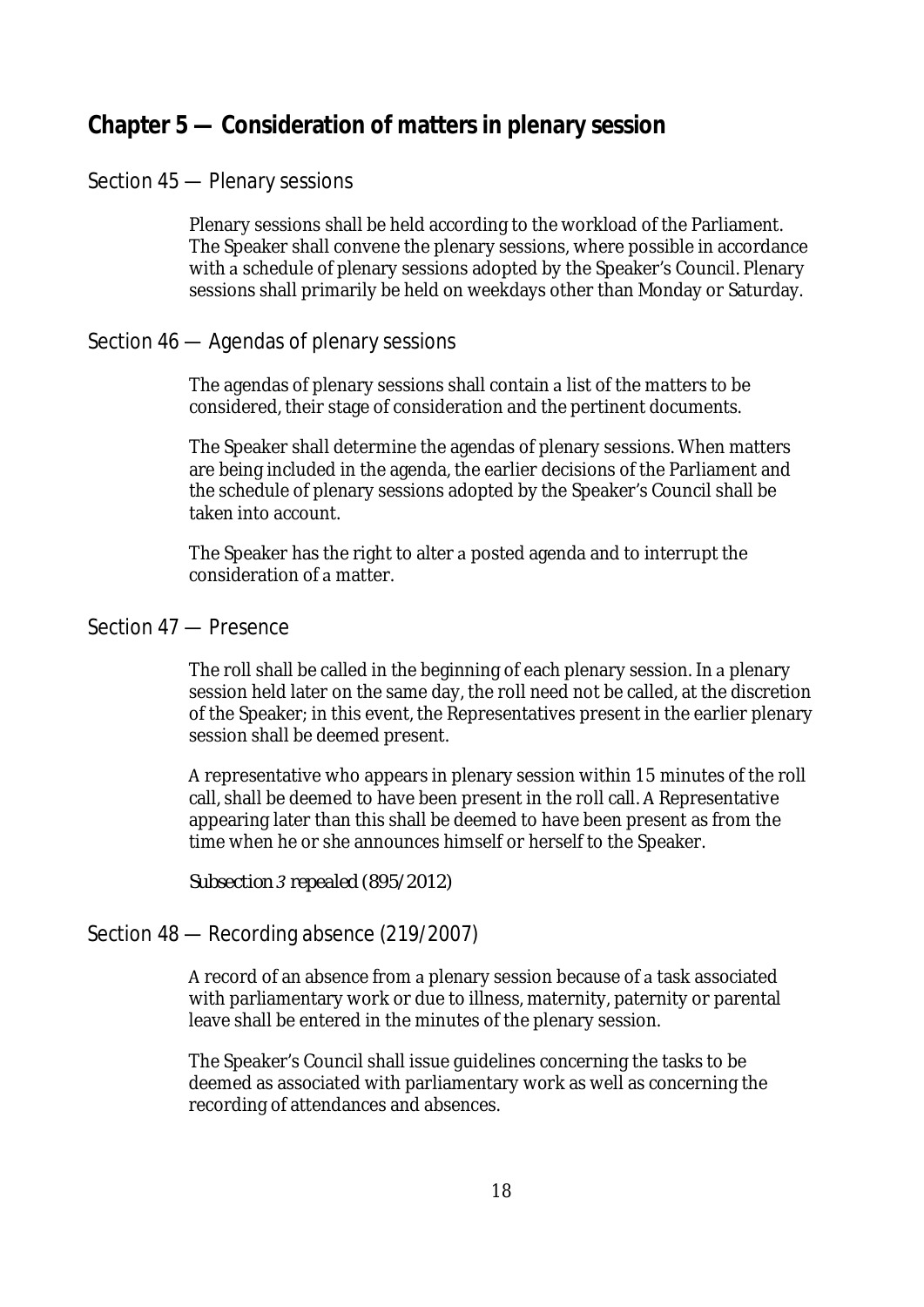#### Section 49 — Speaker's duties in plenary sessions

The Speaker shall chair the plenary session and maintain order therein, as well as make the proposals for decisions and for voting. The Speaker shall make proposals only as is required for the implementation of the Constitution, the Parliament's Rules of Procedure and the decisions of the Parliament.

The Speaker shall see to it that those who have the floor keep to the issue under consideration. If a person who has the floor digresses, the Speaker shall exhort him or her to keep to the issue. If the exhortation is not heeded, the Speaker may deny the floor to the person in question.

# Section 50 — Giving the floor

In plenary session, the Representatives shall be given the floor in the order of requests.

Before the floor is given to others who request it, it shall be granted to the spokesperson of a Committee and, in the case of a parliamentary motion during an introductory debate, to the first signatory of the motion, or to the chairperson of a Parliament-appointed body that has given its report, if this person is a Representative, or to a Representative designated by the body. The Speaker may give the floor also to a spokesperson of a Committee that has presented its statement and, when a special ground exists, to the first signatory of a reservation, after the other presentations have been made. After an interpellation has been replied to, the floor shall be given first to the first signatory of the interpellation. (10/2006)

The Speaker may, at his or her discretion, give the floor to a Minister, the Chancellor of Justice of the Government or the Parliamentary Ombudsman before others requesting the floor.

The Speaker's Council may reserve a part of a debate in advance for speeches, which shall have a maximum duration fixed by the Speaker's Council.

Sections 24–26 and 30a apply to the giving of the floor during topical debates, question times and the debates arising from the Prime Minister's announcements. (895/2012)

The Speaker's Council shall issue more detailed instructions on requesting the floor and on speaking.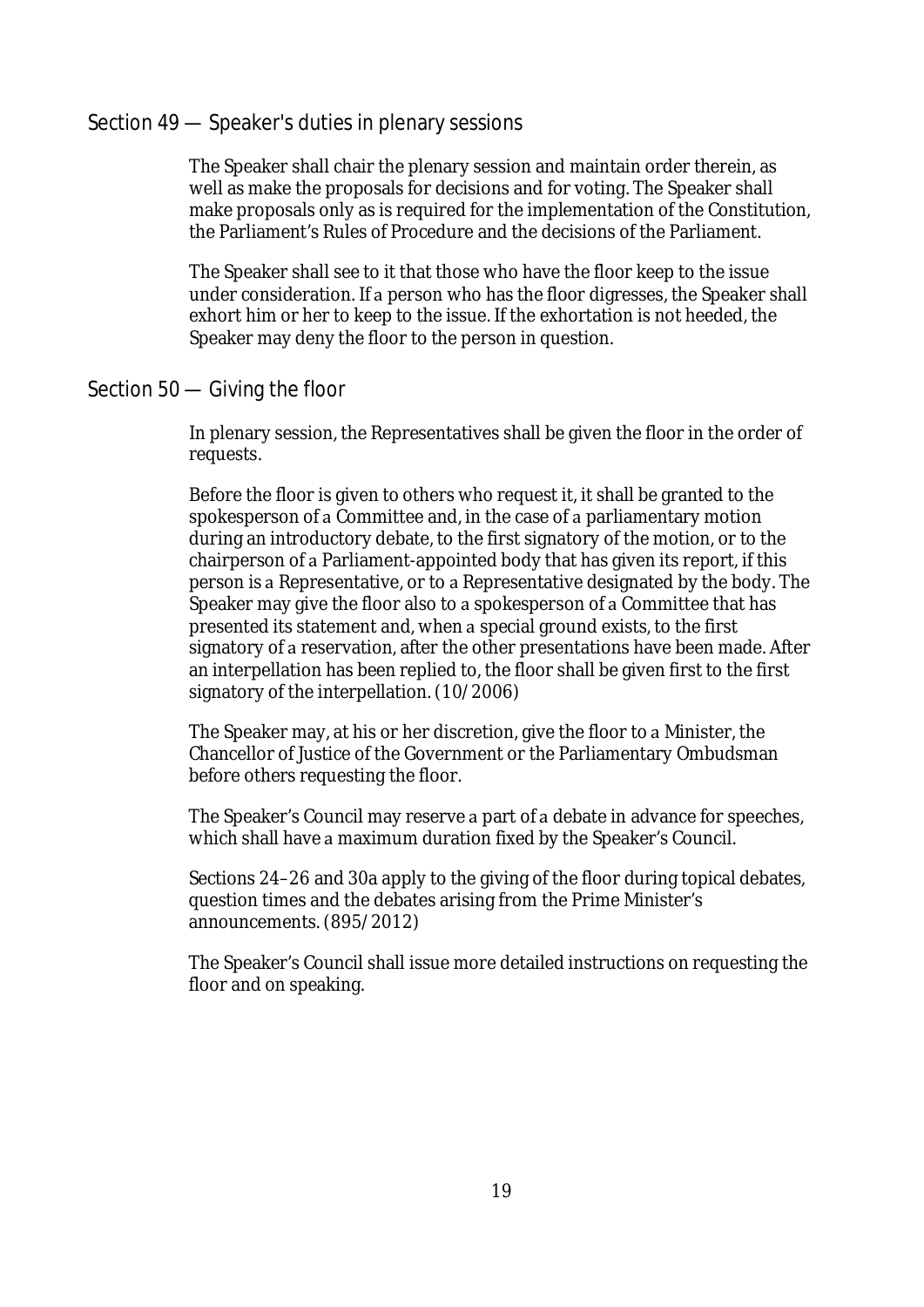# Section 51 — Group speeches

When the debate concerns the State bud get, a government statement or report or an interpellation, the floor shall be given for group speeches, unless the Speaker's Council decides otherwise. The Speaker's Council may decide that the floor is to be given for group speeches also when other significant matters are being considered. However, the provisions in section 50 (2) and (3) apply to the giving of the floor for group speeches.

The order of the group speeches shall correspond to the size of the parliamentary groups constituted in the beginning of an electoral term, from the largest to the smallest. The order of groups of the same size shall be determined by the Speaker's Council by drawing lots. The Speaker's Council may alter the order of group speeches if, during the electoral term, a parliamentary group of at least three Representatives has been constituted or if there is another persuasive reason for the alteration of the order.

The Speaker's Council may decide that, after the group speeches, other requests for the floor made before the session can be granted in the order referred to in paragraph (2).

The Speaker's Council shall decide the stage of the debate at which the Representatives in parliamentary groups not included in the order referred to in paragraph (2) can make their speeches.

The Speaker's Council may issue more detailed instructions on the application of paragraphs (1)–(4).

#### Section 52 — Responses

Notwithstanding the provisions in sections 50 and 51, the Speaker may give the floor for brief responses at his or her discretion. (895/2012)

The Speaker's Council shall issue more detailed instructions on responses.

# Section 53 — Consideration of a legislative proposal (895/2012)

A matter containing a legislative proposal shall be considered in the plenary session in two readings on the basis of the report of a Committee.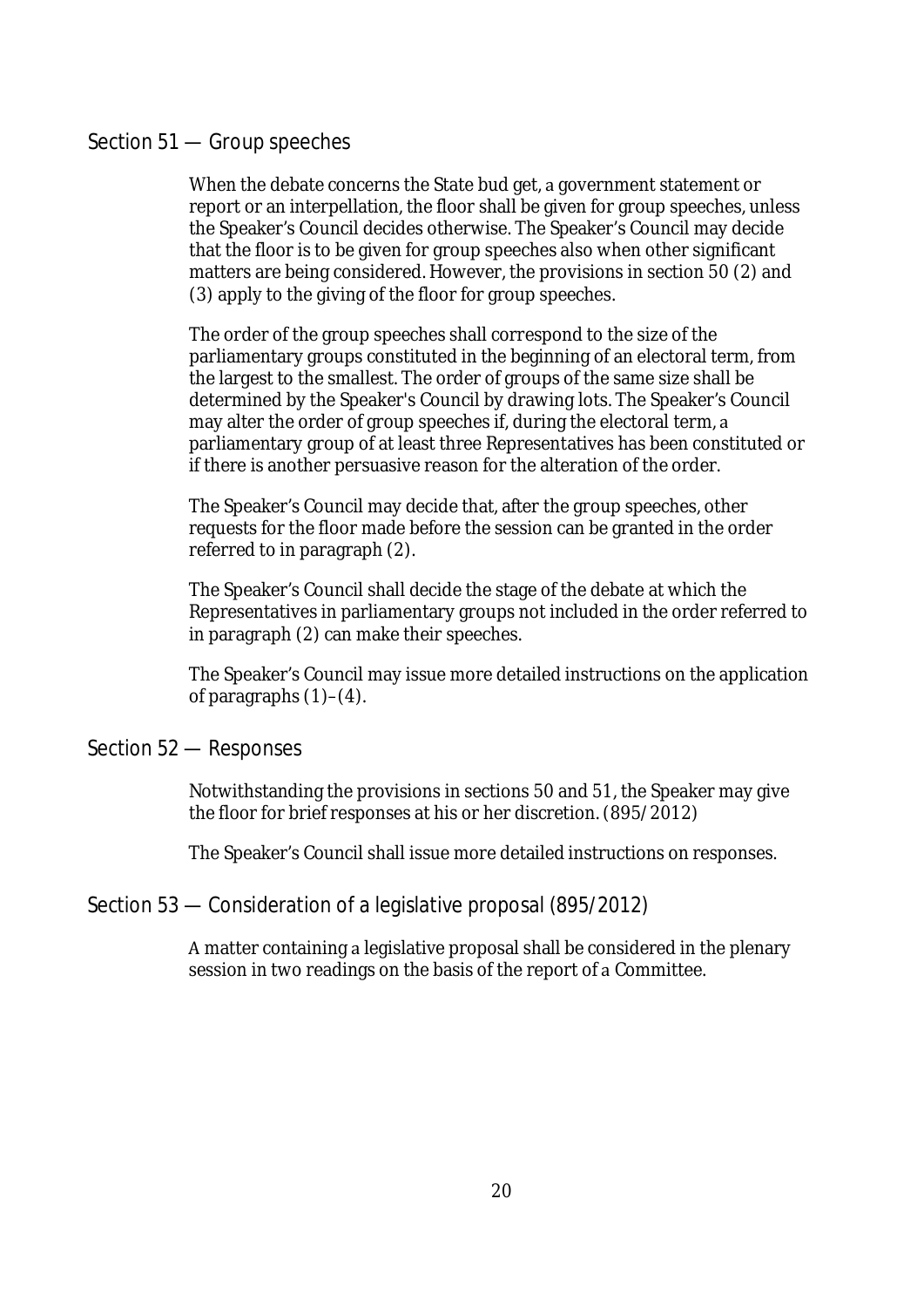In the first reading, the report of the Committee shall be presented and a general debate held. The content of the legislative proposal shall then be considered in detail and decided. During the consideration in detail, the contents of the legislative proposal may be adopted on the basis of the Committee report without going into the text of the actual sections, in so far as the documents on the matter do not contain proposals for alterations diverging from the report and no such proposals have been made in accordance with the procedure provided in section 58, either. In the first reading, no proposal shall be made for the rejection of the legislative proposal. 

If the content of the legislative proposal is adopted according to the Committee report, the first reading of the matter shall be concluded. If this is not the case, the matter shall be referred to the Grand Committee in the form contained in the decision of the Parliament. The Grand Committee may concur with the decision of the Parliament or propose alterations to it. If the Grand Committee proposes alterations, the Parliament shall decide on whether these are adopted or not. Thereafter, the first reading of the matter shall be concluded.

In the second reading, which shall take place not earlier than on the third day after the conclusion of the first reading, the Parliament shall decide to adopt or reject the legislative proposal as well as on any statements it may wish to make.

A proposal for declaring a legislative proposal urgent, unless made in the Committee report, shall be made in the second reading of the matter before the conclusion of the debate.

During the first reading, the Parliament may re-refer the matter to the Committee which prepared it or to another special Committee, or during the general debate to the Grand Committee. The reading shall resume on the basis of the new report once it has been completed.

Section 54 — Consideration of a legislative proposal left in abeyance and an unconfirmed Act

> A legislative proposal left in abeyance and an unconfirmed Act shall be considered in plenary session in one reading. In the beginning of the reading, the report of the Committee shall be presented and a debate on the matter held. Thereafter, a decision shall be made on the adoption of the legislative proposal or the Act without material alterations, or on its rejection.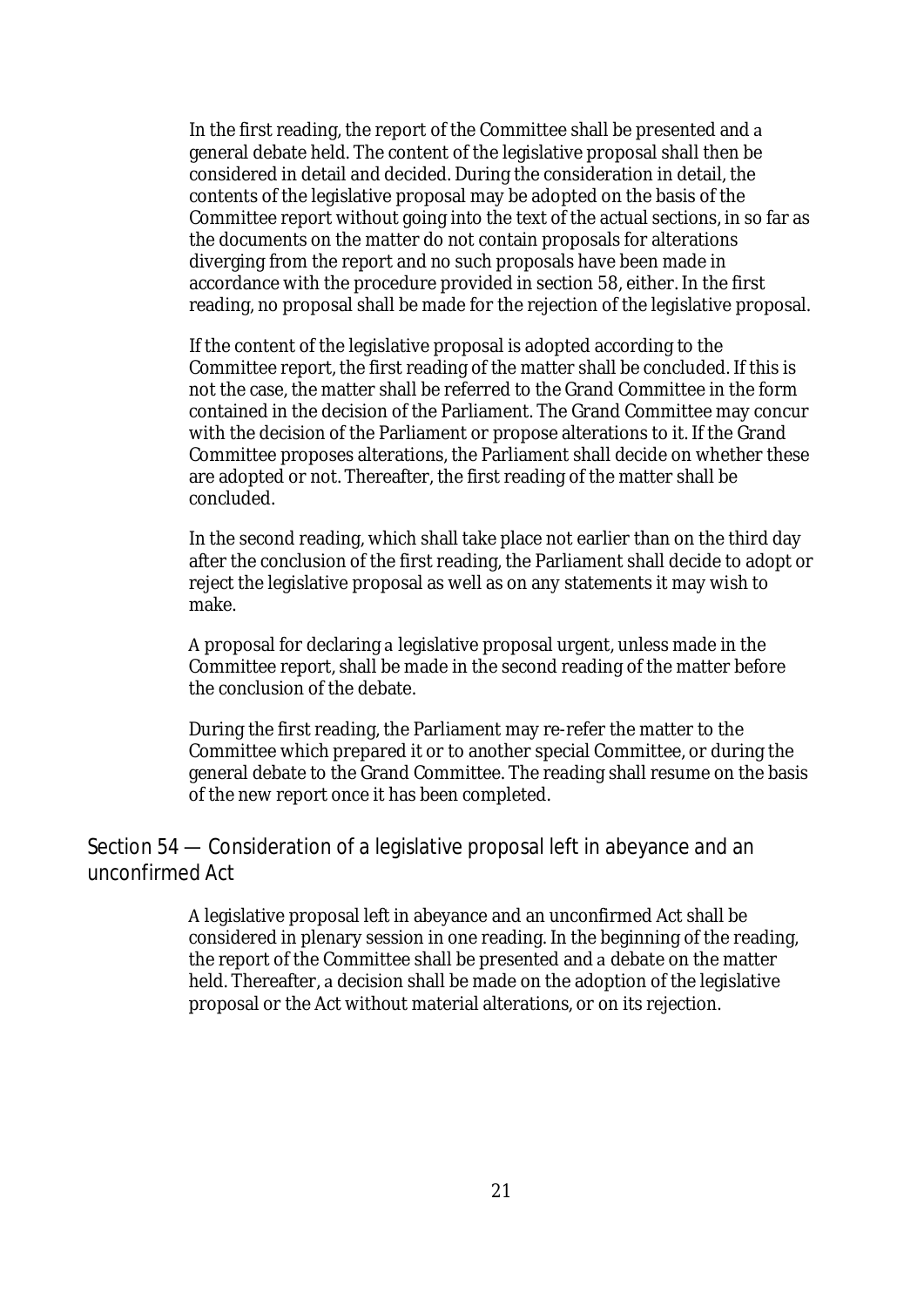#### Section 55 — Single reading

Matters on the agenda of the plenary session, other than those referred to in sections 53 and 54, to be decided on by the Parliament and not subject to different provisions elsewhere, shall be considered in the plenary session in a single reading. (895/2012)

Section 59 contains provisions on the consideration of a State budget proposal.

#### Section 56 — Acceptance of international obligations and their denouncement

A matter of the acceptance of international obligations or their denouncement shall be considered in a single reading on the basis of a Committee report.

If the Committee report comprises proposals on both the acceptance of an international obligation and its implementing Act, the proposal on the obligation shall be presented for the single reading at the same time as the legislative proposal is presented for the second reading. The Parliament shall first decide on the proposal on the obligation.

# Section 57 — Deferral (71/2011)

A matter shall be deferred from an introductory debate to one of the closest following plenary sessions, if a Representative so requests. Thereafter, the matter may not be deferred from the introductory debate.

A Committee report shall first be presented for deferral to a session that is held on the next day at the earliest. However, for a special reason Parliament may decide to defer the matter to a plenary session held later on the same day.

In a first reading and in the reading referred to in sections 54 and 55, the matter shall upon seconded proposal be deferred once. Otherwise the matter shall be deferred if Parliament so decides. 

Once the debate on a government statement or report or an interpellation has begun, the matter shall not be deferred. The provisions on deferral do not apply to the Prime Minister's announcements or to topical debates.

# Section 58 — Proposals for amendment

A proposal made by a Representative in plenary session and not included in the documents shall be handed in to the Speaker in writing, if the Speaker so requests.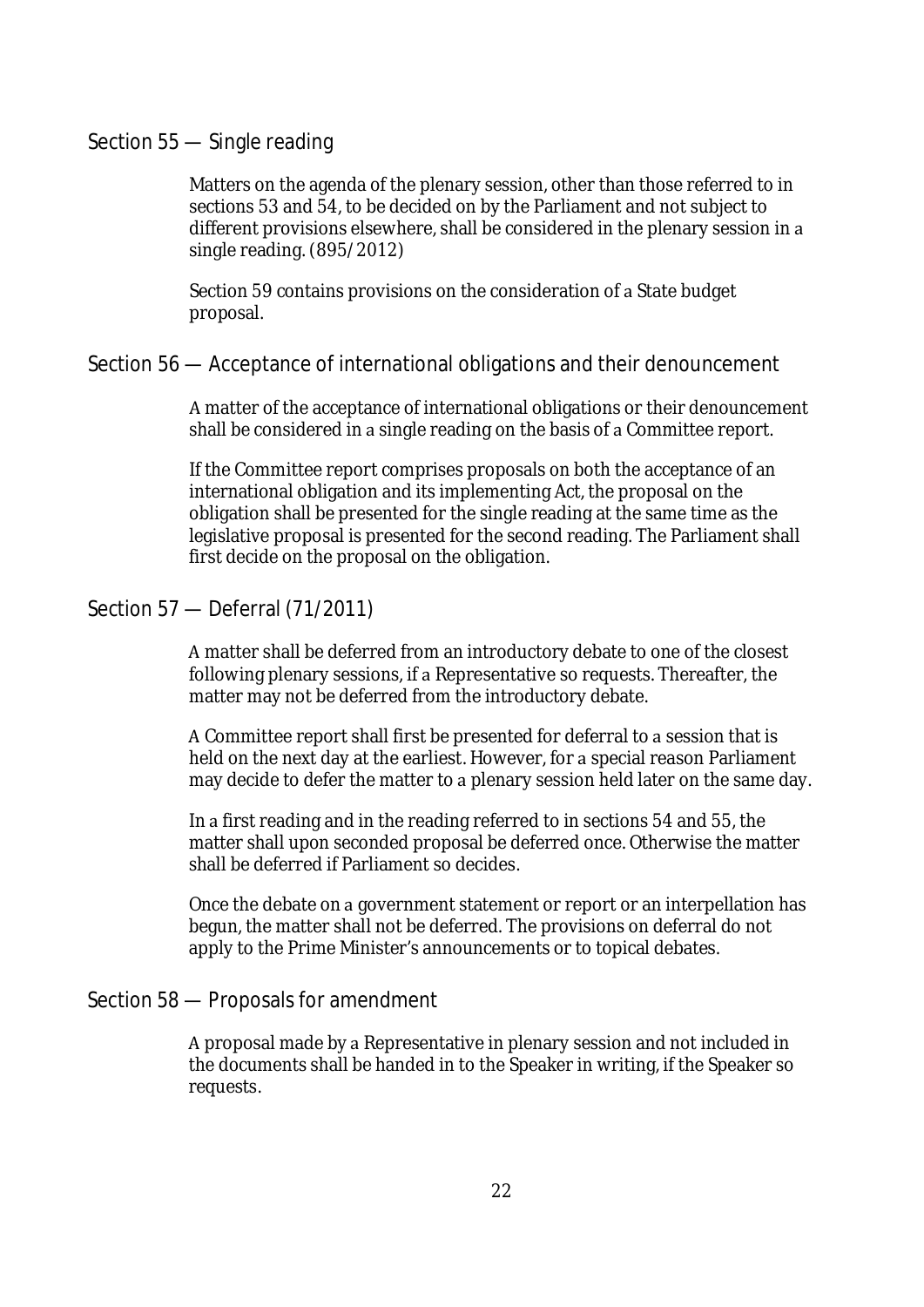A proposal for amendment to be made in the first reading of a legislative matter and not included in the documents shall, if possible, be provided to the Central Office without a statement of reasons, at least two hours before the plenary session. The proposal shall be distributed to the Representatives before a decision is made on the matter. For a special reason, the Speaker may present a proposal for voting even if it is proposed later. (71/2011)

The provisions in paragraph (2) apply to a proposal made in the second reading of a legislative matter, as well as to a proposal made in a reading referred to in sections 54 and 55, where not concerning rejection.

Section 59(2) contains provisions on the making of proposals for amendment during the consideration of the State budget proposal.

#### Section 59 — Consideration of a budget proposal

The State budget proposal shall be considered in a single reading in a plenary session on the basis of a report of the Finance Committee according to the procedure approved by the Parliament. A class or section in the budget proposal or a chapter thereof shall be noted to have been adopted as it appears in the report, if no proposals for amendment thereto have been made as provided for later in this paragraph. (895/2012)

A proposal to amend the report of the Finance Committee shall be submitted to the Central Office within the time determined by the Parliament, even if it is included in the documents. A proposal made later shall not be taken up for consideration, unless the Speaker for a special reason deems its consideration necessary. (71/2011)

A proposal concerning the inclusion of a new appropriation or other decision in the budget, not included in the Government proposal, can be taken into account when a decision on the budget is being made, only if it has been initiated by way of a budgetary motion.  $(71/2011)$ 

If the Parliament has not adopted the report of the Finance Committee without alterations, the matter shall be re-referred to the Finance Committee. The Committee may concur with the position of the Parliament or propose amendments thereto. If the Committee proposes amendments, the Parliament shall decide whether to adopt or reject them.

If the publication of the State budget is delayed into the new budgetary year, the Finance Committee shall propose to the Parliament how the State budget proposal be applied as a provisional budget. The proposal of the Committee shall be considered, in so far as appropriate, in accordance with the same procedure as the budget proposal.

The provisions on the consideration of the budget proposal apply, in so far as appropriate, to the consideration of the supplementary budget proposal.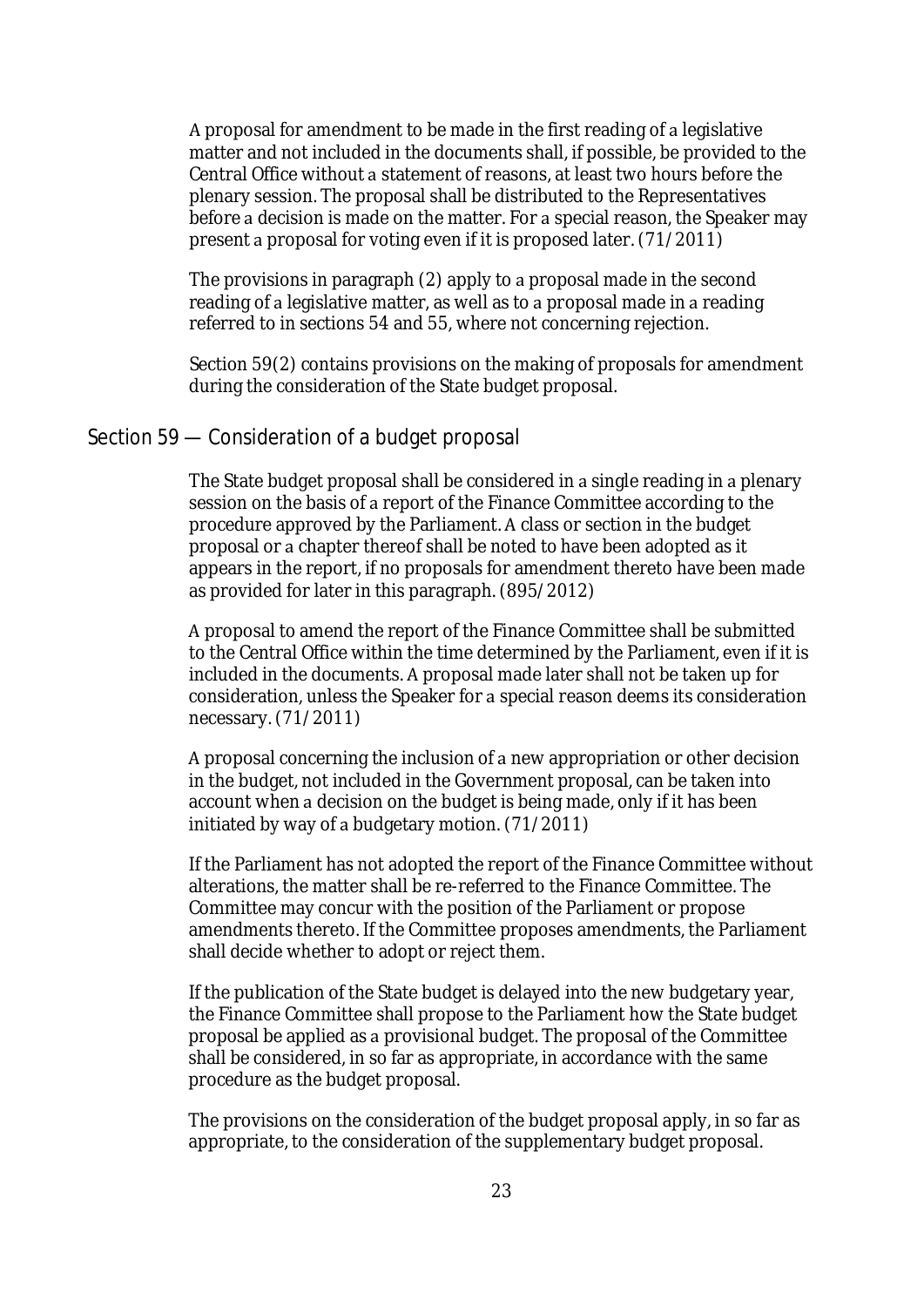# Section 60 — Proposals for decision and for voting

When the debate on the matter at hand has been concluded, the Speaker shall present a summary on the proposals made. If an objection is made against the summary of the Speaker, and the Speaker considers the objection justified, he or she shall rectify the summary. If the Speaker considers that the objection does not warrant a change in the summary, the Parliament shall decide on the summary. (895/2012)

After presenting the summary, the Speaker shall make a proposal for the order of voting on the proposals. If there is a call for the alteration of the Speaker's proposal for the order of voting, but the Speaker considers the call unwarranted, the Parliament shall decide on the order of voting.

Once the order of voting has been decided, the Speaker shall present the matter for voting so that the reply "Yes" or "No" expresses the decision of the Parliament. If there are several proposals for decision, they shall be voted on one against another, until a vote has been taken on all of them.

A proposal made by a Representative, but not seconded, shall not be taken up for a vote.

There shall be no other debate on the matters covered by this section. There shall likewise be no vote taken on whether a vote should be taken.

#### Section 61 — Mode of voting

A vote shall be taken by the voting apparatus, by standing up or by open ballot. The Speaker shall announce the mode of voting. There shall be no debate on the mode of voting.

A vote shall be taken by the voting apparatus, regardless of whether a vote has already been taken by standing up, if the Speaker deems this necessary, if the vote by standing up has in the opinion of the Speaker not yielded a clear result or if a Representative so requests.

A vote shall be taken by open ballot if the voting apparatus is out of order, if the vote by using the voting apparatus has in the opinion of the Speaker not yielded a clear result or if there is a tie. However, if there is a tie in a vote not pertaining to the final decision of the Parliament at the current stage of consideration, the vote shall be retaken by the voting apparatus, and a vote by open ballot shall be taken only if there is a tie also in this second vote by using the voting apparatus.

The Parliament's Election Rules contain more detailed provisions on the voting procedure in elections.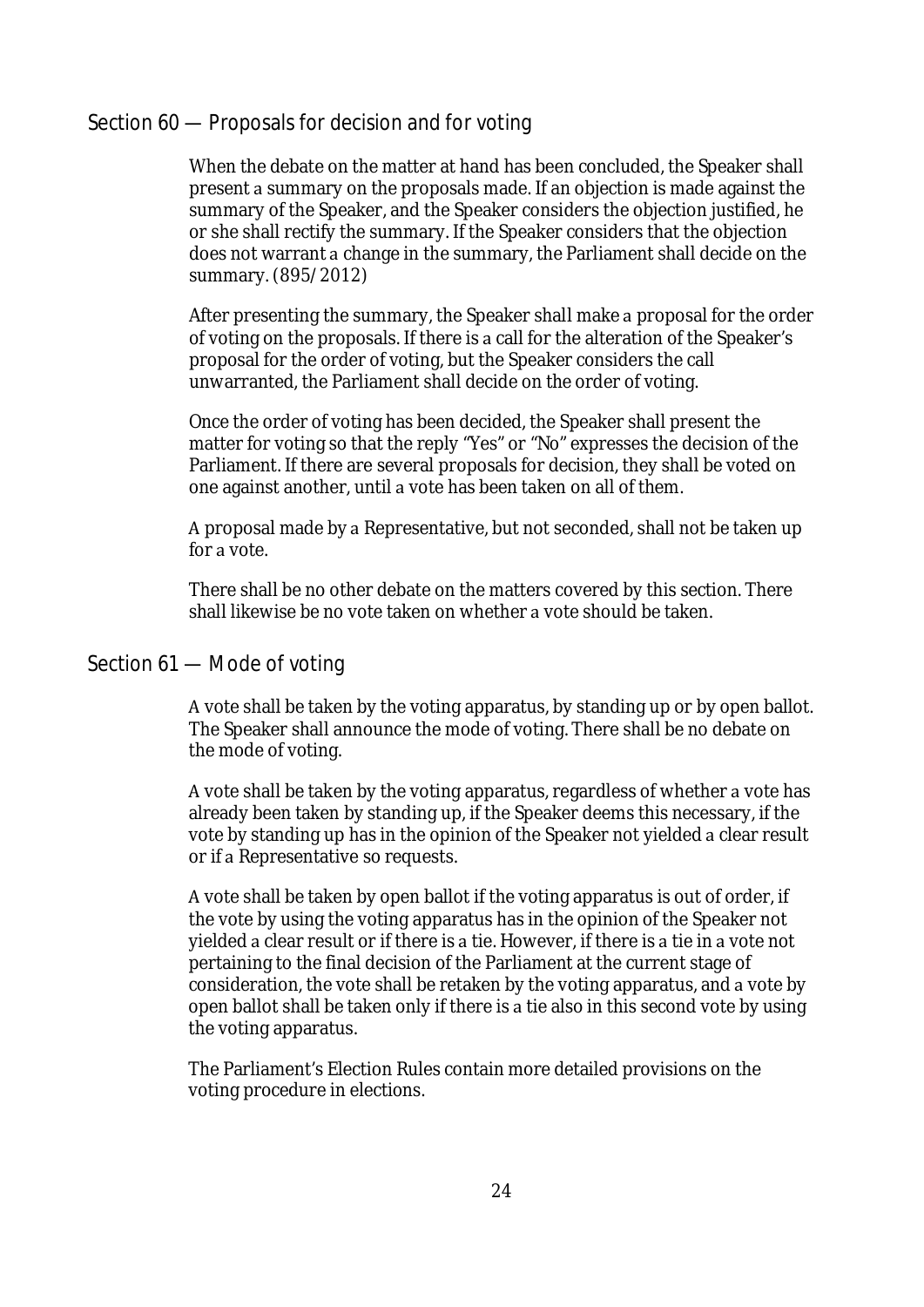# Section 62 — Vote by open ballot

A vote by open ballot shall be taken in accordance with the roll call, by using ballots of various colours. A ballot shall bear the pre-printed name of the Representative and the word "Yes", "No" or "Abstention". A ballot not conforming to this provision shall be void. The Representatives shall put their ballots into the ballot-box in the order that their names are called. The ballots shall be read out aloud and counted.

# Section 63 — Result of a vote

The Speaker shall declare the result of a vote.

The results of all votes shall be archived and published. (895/2012) 

There shall be no debate on this matter. (895/2012)

#### Section 64 — Reasons in a Committee report

The reasons contained in a Committee report shall be deemed to have been adopted, unless the Parliament decides otherwise.

#### Section 65 — Election of the Prime Minister

The notification of the President of the Republic to the Parliament concerning the nominee for Prime Minister shall be introduced in the Parliament and deferred to one of the following sessions. A vote on the election of the nominee as Prime Minister shall be taken by the voting apparatus or by open ballot. The Speaker shall announce the mode of voting.

An election of the Prime Minister, as referred to in section 61(3) of the Constitution, shall be held in accordance with the roll call, by using ballots bearing only the preprinted name of the Representative. The Representative shall write in the ballot the name of the person voted for, so clearly that there is no doubt as to who that person is, or cast a blank ballot. A ballot not conforming to this provision shall be void. The ballots shall be read out aloud and counted.

The minutes shall contain a note on how everyone has voted.

There shall be no debate on matters referred to in this section.

#### Section 66 — Maintenance of order in plenary sessions

There shall be no open expressions of approval or disapproval in plenary sessions of the Parliament.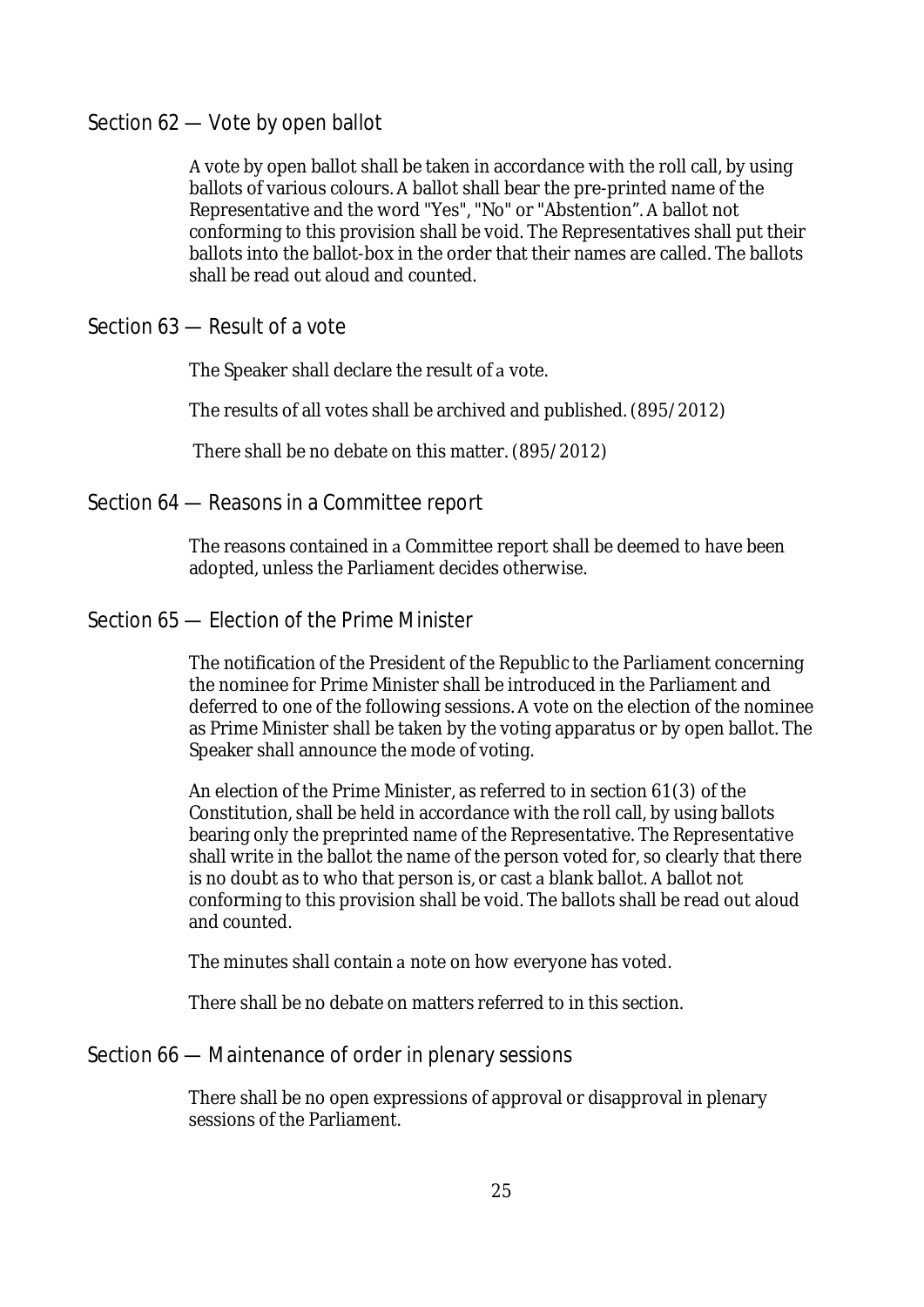The persons following the plenary session in the gallery shall abide by the instructions issued by the Office Commission and the other rules for the maintenance of order. If necessary for a return to order, the Speaker may have the gallery cleared.

# Section 67 — Closed sessions

If the Speaker deems that a matter is by nature such that it cannot be considered in open session, or if 25 Representatives move that a matter be considered in closed session, the Speaker shall have the gallery cleared and propose that the Parliament decide, in accordance with section 50(1) of the Constitution, whether the matter is to be considered in closed session.

The Parliament shall decide on the access to, or secrecy of, the minutes of a closed session and the documents dealt with during the session.

# **Chapter 6 — Parliamentary documents**

#### Section 68 — Parliamentary replies and communications

The decision of the Parliament on a government proposal shall be notified to the Government by way of a parliamentary reply. However, the State budget, as adopted by the Parliament, and the other decisions and notifications by the Parliament shall be notified by way of a parliamentary communication.

A list shall be drawn up, for the final parliamentary session of an electoral term, on the government proposals, decrees and other subordinate acts and decisions, and reports, whose consideration has not been concluded and which have therefore lapsed. The lapsed matters in the list shall be notified by way of a communication to the Government or, if a report was not submitted by the Government, to the party which submitted the report.

The Speaker and the Secretary General of the Parliament shall sign the parliamentary replies and communications.

Where necessary, the Speaker's Council shall decide on the revision of the wording of a parliamentary reply or communication.

#### Section 69 — Minutes of plenary sessions (895/2012)

Minutes shall be kept on plenary sessions, containing notes on the consideration of matters and debates held in plenary session. Notes on the decisions made in plenary shall be published without delay in an information network.

A speech to be noted in the minutes shall be subjected to the scrutiny of the speaker. No material alterations shall be made in the speech.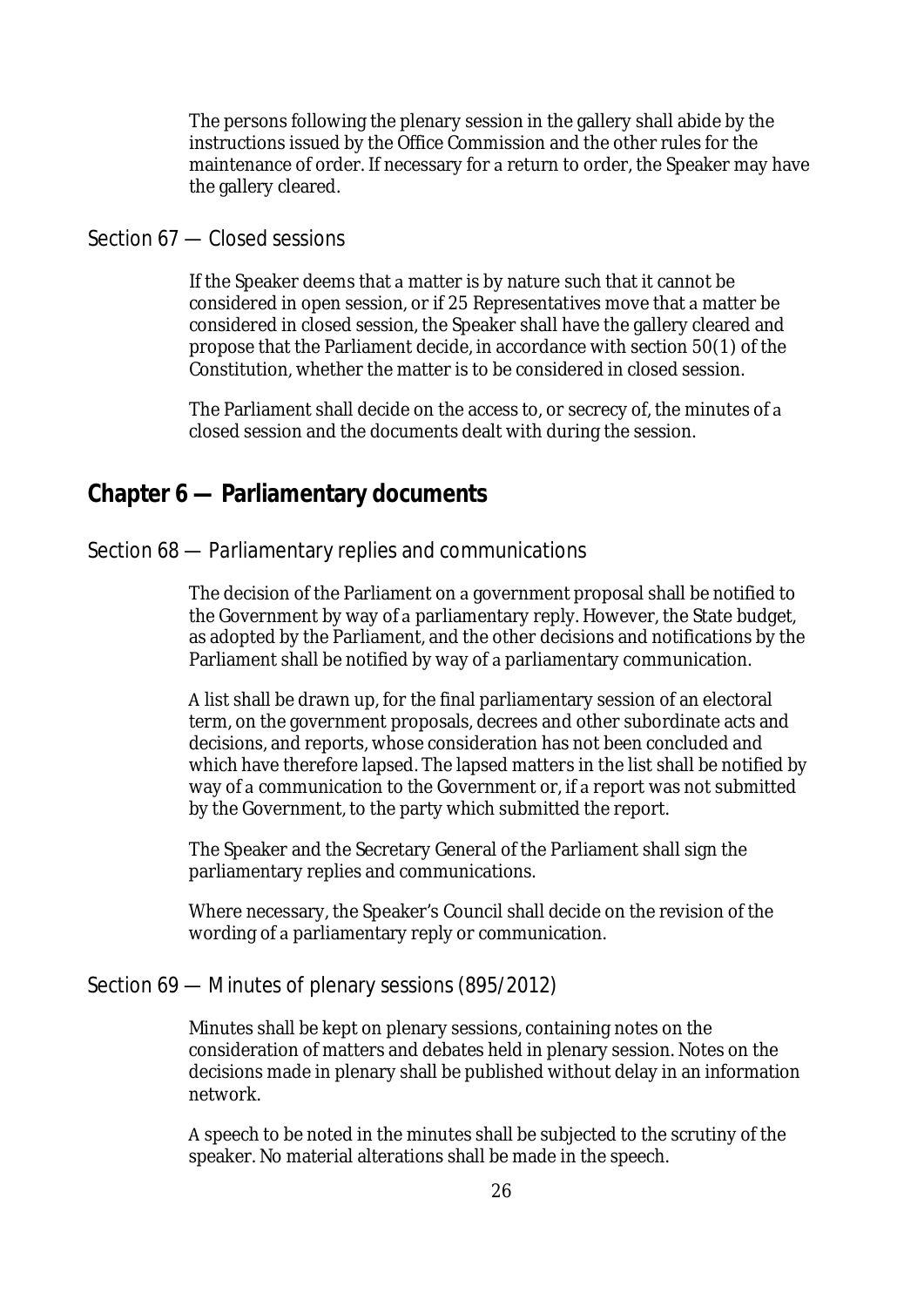If a Representative has not concurred with the decision of the plenary session, he or she has the right to have a dissenting opinion noted in the minutes.

The minutes shall be signed by the Secretary General. The minutes shall be made available to the public without delay in an information network.

# Section 70 — Protocols of plenary sessions

A protocol shall be drawn up of each plenary session without delay; the protocol shall contain notes on the decisions made.

The protocol shall be public once the Secretary General has signed it.

# Section 71 — Publication of parliamentary documents (71/2011)

Parliamentary documents shall be made available to the public in an information network. The parliamentary documents shall contain the minutes of the plenary sessions of the Parliament and the abridged Swedish editions of the minutes, the government proposals, the communications on the withdrawal of government proposals, the Government communications to the Parliament, the decrees and other subordinate acts and decisions subjected to parliamentary scrutiny, citizens' initiatives, reports, government statements and reports, the list of legislative proposals left in abeyance, the reports and statements of the Committees, the parliamentary replies and communications, the parliamentary motions, interpellations and written questions with replies. (1272/2011)

The documents referred to in paragraph (1) can additionally be published in print or in other form.

The Speaker's Council shall issue more detailed guidelines on publication of parliamentary documents.

# **Chapter 7 — Administration of the Parliament**

# Section 72 — Office Commission

The Office Commission shall see to the administration of the Parliament. The Office Commission shall be composed of the Speaker, the Deputy Speakers and four members elected by the Parliament from among its members, and four alternates for the members elected by the Parliament.

The Office Commission shall have a quorum with five members present. In the event of a tied vote, the Speaker shall have the casting vote. The Office Commission may make decisions also with four members present, if these are unanimous.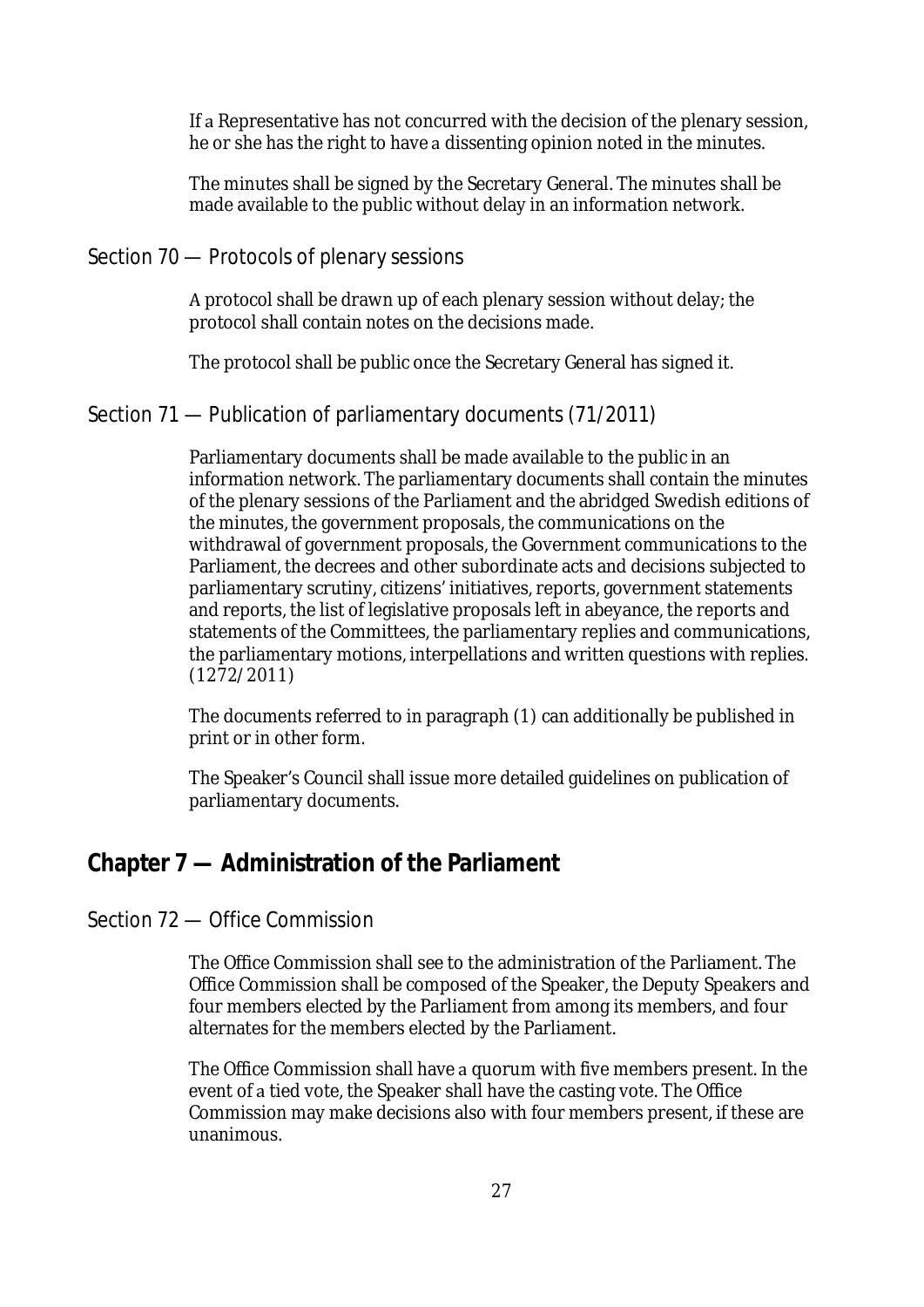Matters shall be presented to the Office Commission by the Secretary General of the Parliament, by the Director of Administration in the Parliament, as well as by the other officials in the Parliamentary Office designated by the Office Commission as presenting officials.

Where necessary, the Office Commission may convene also when the parliamentary session is interrupted and when the Parliament has concluded its work. 

If a matter within the competence of the Office Commission is so urgent that there is no time to present it to the Office Commission, the Speaker shall make a provisional decision on the matter upon the presentation of a presenting official. The provisional decision shall be presented for the approval of the Office Commission as soon as possible.

#### Section 73 — Duties of the Office Commission

The Office Commission shall:

1. manage, supervise and develop the administration and finances of the Parliament, and consider pertinent plans and development proposals;

2. make proposals on the administration and finances of the Parliament;

3. decide, in so far as specifically so provided, on the appointments to a position or a temporary position in the Parliamentary Office, as well as on the dismissal of officials or the termination of their position;

4. decide, in so far as specifically so provided, on leave of absence for officials in the Parliamentary Office and on their temporary replacements;

5. after having heard the Committees in question, appoint the secretaries of the Committees;

6. decide the other matters pertaining to the administration and finances of the Parliament, where these have not been assigned to the Speaker or an official in the Parliamentary Office;

7. put forward initiatives for the adoption of the Parliament's Finance Rules;

8. decide on the Archive Rules of the Parliament; and

9. decide on the other matters that are assigned to it by an Act, these Rules of Procedure, other instructions, or other rules of procedure.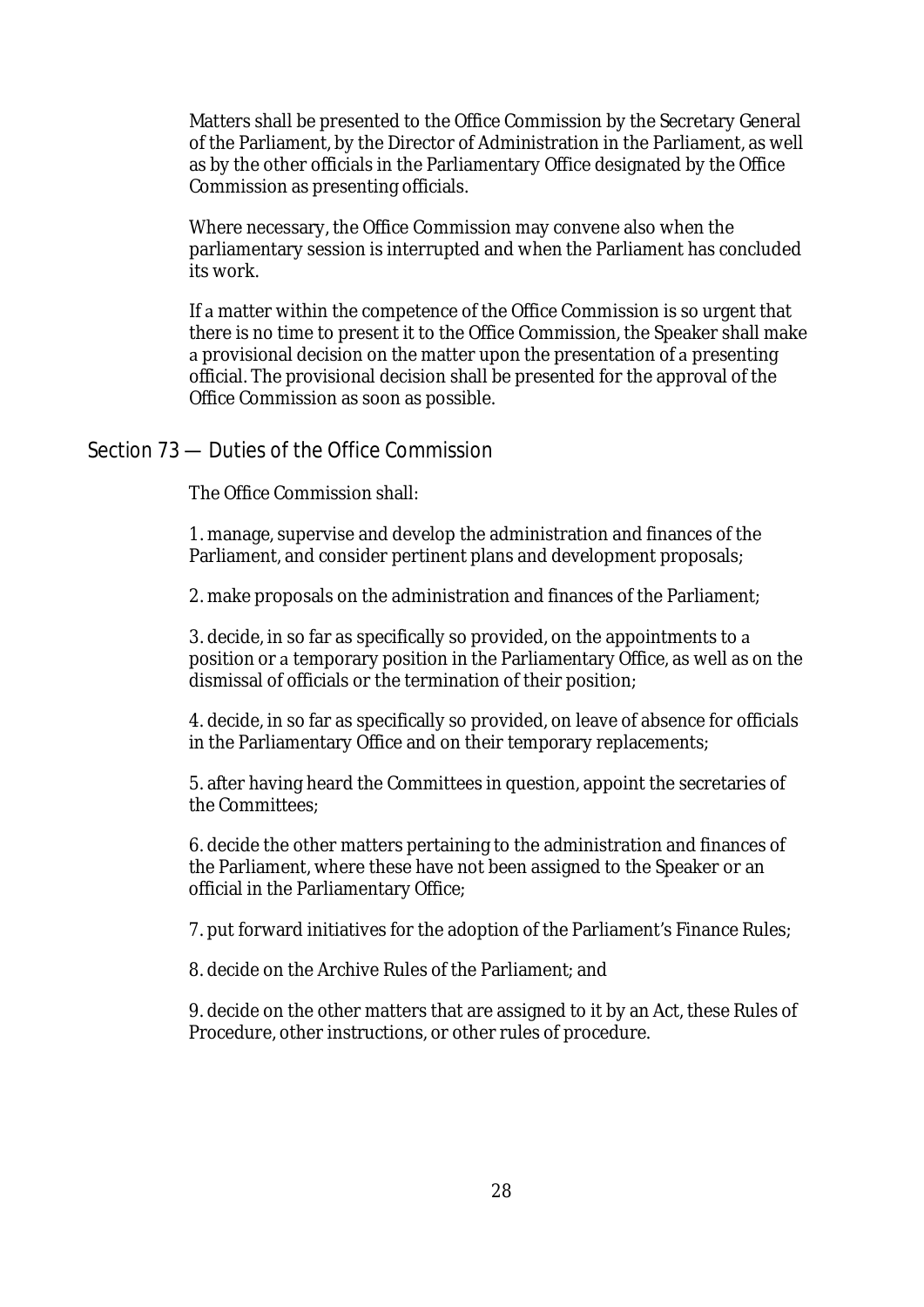# Section 74 — The Parliamentary Office

The Parliamentary Office shall create and maintain the conditions in which the Parliament can perform its tasks as an organ of the State. 

The Parliamentary Office shall operate under the supervision of the Office Commission.

#### Section 75 — Secretary General of the Parliament

The Secretary General, elected by the Parliament, shall act as the secretary of the Parliament and as the head of the Parliamentary Office.

If the office of Secretary General is vacant or the Secretary General is prevented from attending to his or he r duties, the Deputy Secretary General shall perform the duties of Secretary General. If also the Deputy Secretary General is prevented, the Speaker shall invite a suitable person to perform the duties of Secretary General.

# **Chapter 8 — Miscellaneous provisions**

#### Section 76 — Languages used in parliamentary work

The consideration of a matter in the Parliament shall be based on its Finnish text; the Swedish text shall be drawn up by the Parliamentary Office.

A citizens' initiative submitted for Parliament's consideration shall be translated into Finnish or Swedish at the Parliamentary Office. (1272/2011)

The proposals of the Office Commission to the plenary session shall be translated into Swedish.

The Speaker's summary of proposals made, as well as the notification referred to in section 42(2) of the Constitution, shall be made both in Finnish and in Swedish. Also the other notifications of the Speaker shall be made in Swedish, if he or she deems this necessary. The contents of a speech made in plenary session in Swedish shall be summarised in Finnish.

The contents of speeches made in Finnish, the Speaker's proposals for voting and the notifications made by the Speaker only in Finnish, shall be privately interpreted to Swedish-speaking Representatives, if they so wish.

The Committees shall decide on the interpretation needed in their meetings. However, the course of a meeting shall be privately interpreted to a member of the Committee, if he or she so wishes.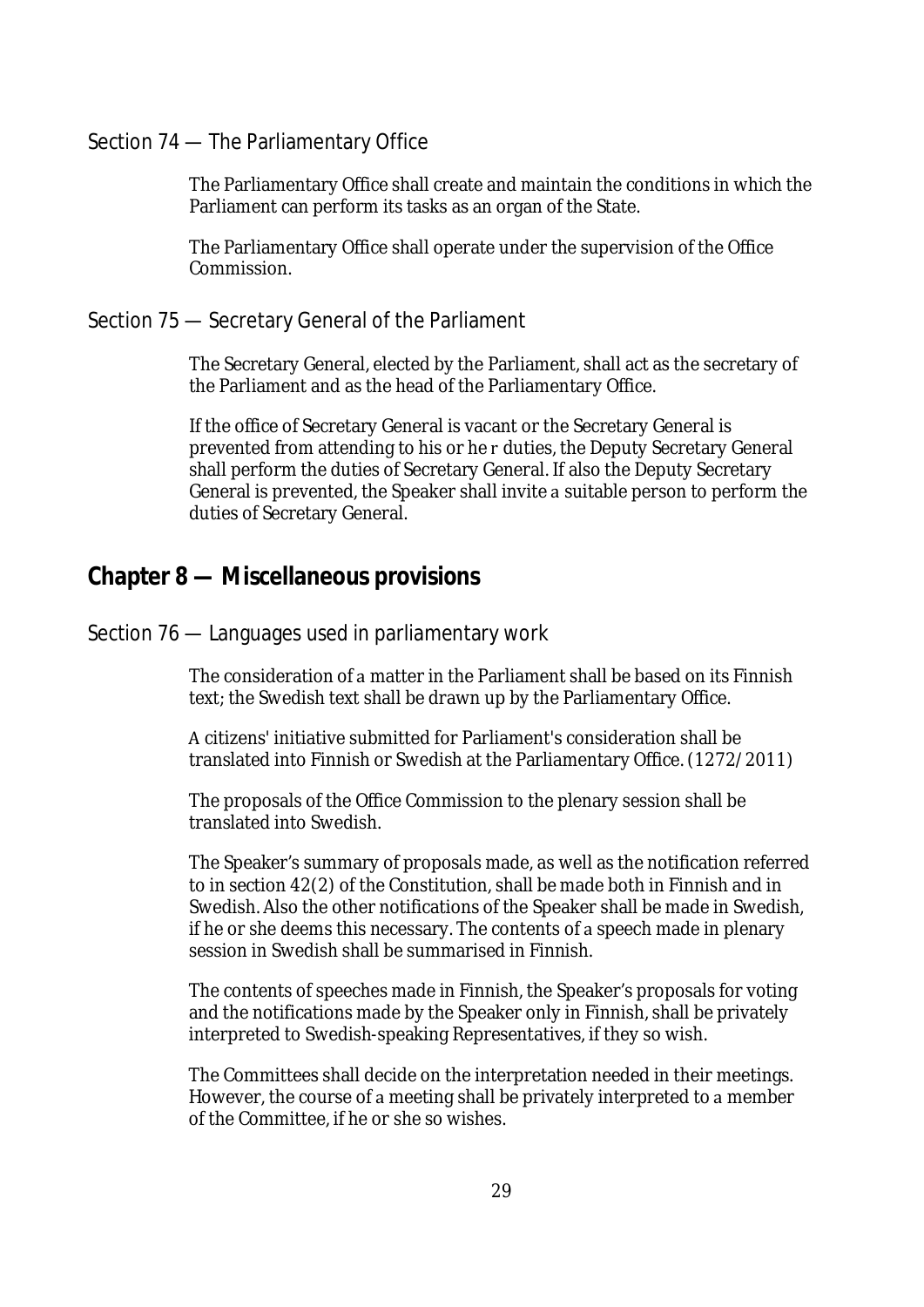# Section 76 a — Representative's personal interests (63/2015)

A Representative shall, within two months from when his or her credentials have been examined, provide Parliament with an account of any outside duties, commercial activities, interests as an owner in businesses and other significant assets which may be of relevance in evaluating his or her performance as a Representative. Significant changes in the personal interests during the electoral term shall be declared within two months from when the change occurred.

A Representative shall also provide Parliament with an account of such income received from outside duties and commercial activities which may be of relevance in evaluating his or her performance as a Representative. Such income shall be declared each calendar year by the end of June of the year following the year when the income was accrued. 

The accounts of personal interests are submitted to the Central Office. If a Representative, despite a request to do so, fails to submit an account of his or her personal interests, the Speaker shall announce this at the plenary session of the Parliament. 

# Section 76 b – Register of personal interests (63/2015)

The Central Office maintains a register of personal interests declared by the Representatives. The information is public and made accessible to the public on a public information network. Once a person no longer holds office as a Representative, the information is removed from the register and the information network

# Section 77 — Suspension of the office of Representative

A Representative who has been elected as a Member of the European Parliament shall notify the Speaker whether he or she will choose to serve as a Representative or whether he or she will serve as a Member of the European Parliament. After an election to the European Parliament, the notification shall be made before the European Parliament convenes in its first plenary session. After parliamentary elections, the notification shall be made at the latest at noon on the third day after the scrutiny of the Representative's credentials. If the Representative has chosen to serve as a Member of the European Parliament, his or her office of Representative shall be suspended as from the date when the credentials of the substitute Representative have been examined.

# Section 78 — Notifications to constituency electoral boards

If a Representative dies or ceases to exercise the office of a Representative, the Secretary General shall without delay notify the same to the electoral board of the appropriate constituency.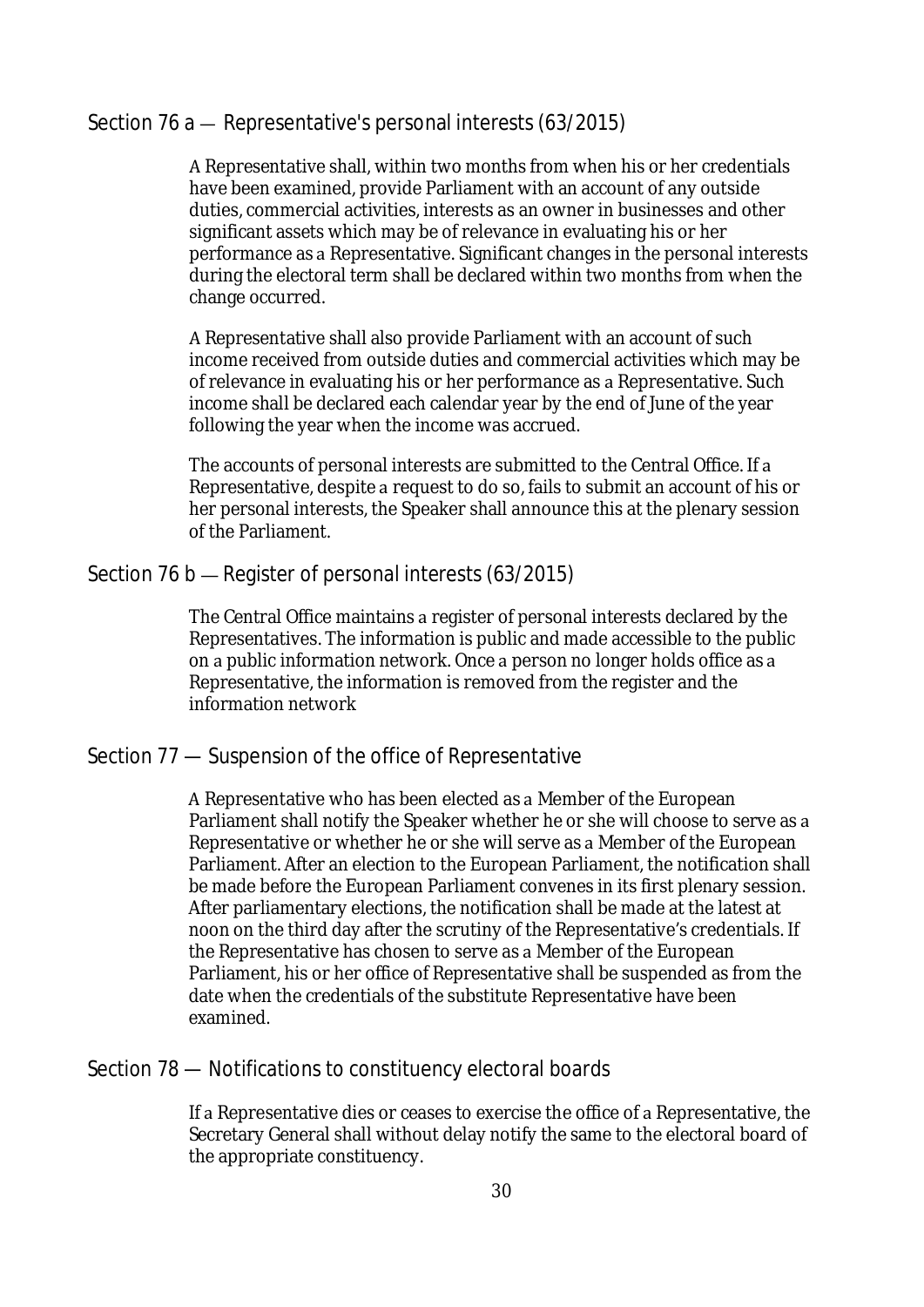If a Representative serves as a Member of the European Parliament, the Secretary General shall without delay notify the same to the electoral board of the appropriate constituency.

#### Section 79 — Calculation of time limits in parliamentary work

If a statutory fixed date or the date of expiration of a statutory deadline falls on a holiday, Independence Day, the First of May, Christmas Eve, Midsummer Eve or a Saturday, the following weekday shall be deemed to be the fixed date or the date of expiration.

The time limit for a measure to be taken during a parliamentary session shall not run while the session is interrupted. The remainder of the time limit shall begin to run on the day when the Parliament reconvenes in session. 

The provision in paragraph (2) does not apply to the time limit for the reply to a written question.

Section 80 — Notices of plenary sessions and Committee meetings (71/2011)

A notice of a plenary session and of the agenda thereof shall be made as well in advance of the plenary session as possible. The Speaker's Council shall decide the mode of notice.

A notice of a Committee meeting shall be announced in good time before the meeting

# **Chapter 9 — Entry into force**

# Section 81

These Rules of Procedure enter into force on 1 March 2000.

These Rules of Procedure repeal the Parliamentary Rules of Procedure of 19

December 1927, as later amended.

\*\*\*

The amendment 118/2003 enters into force on 1 March 2003.

The amendment 10/2006 enters into force on 1 February 2006.

The amendment 1190/2006 enters into force on 22 March 2007.

The amendment 219/2007 enters into force on 22 March 2007.

The amendment 609/2007 enters into force on 1 June 2007.